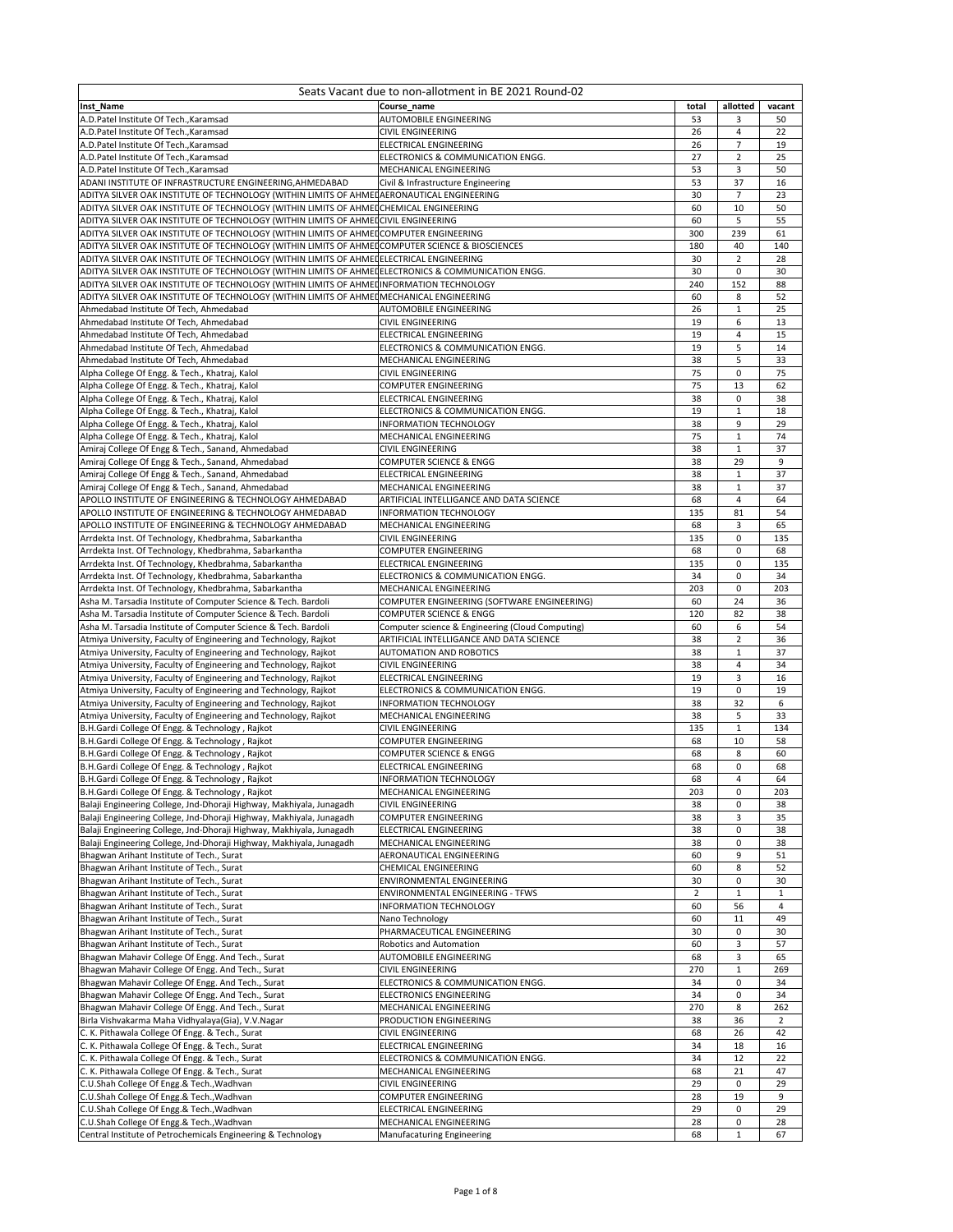| Seats Vacant due to non-allotment in BE 2021 Round-02                                                                                                            |                                                                                                                |                |                     |                |  |  |
|------------------------------------------------------------------------------------------------------------------------------------------------------------------|----------------------------------------------------------------------------------------------------------------|----------------|---------------------|----------------|--|--|
| Inst_Name                                                                                                                                                        | Course_name                                                                                                    | total          | allotted            | vacant         |  |  |
| Central Institute of Petrochemicals Engineering & Technology                                                                                                     | PLASTIC ENGINEERING                                                                                            | 68             | 4                   | 64             |  |  |
| Central Institute of Petrochemicals Engineering & Technology                                                                                                     | PLASTIC ENGINEERING - TFWS                                                                                     | $\overline{4}$ | 0                   | 4              |  |  |
| Chandubhai S Patel Institute Of Technology, Changa                                                                                                               | <b>CIVIL ENGINEERING</b>                                                                                       | 56             | 14                  | 42             |  |  |
| Chandubhai S Patel Institute Of Technology, Changa                                                                                                               | ELECTRICAL ENGINEERING                                                                                         | 38             | 16                  | 22             |  |  |
| Chandubhai S Patel Institute Of Technology, Changa                                                                                                               | ELECTRONICS & COMMUNICATION ENGG.<br>MECHANICAL ENGINEERING                                                    | 75<br>75       | 59<br>16            | 16<br>59       |  |  |
| Chandubhai S Patel Institute Of Technology, Changa<br>Chhotubhai Gopalbhai Patel Institute Of Tech., Tarsadi, Bardoli                                            | ARTIFICIAL INTELLIGANCE AND DATA SCIENCE                                                                       | 34             | 14                  | 20             |  |  |
| Chhotubhai Gopalbhai Patel Institute Of Tech., Tarsadi, Bardoli                                                                                                  | AUTOMOBILE ENGINEERING                                                                                         | 68             | 3                   | 65             |  |  |
| Chhotubhai Gopalbhai Patel Institute Of Tech., Tarsadi, Bardoli                                                                                                  | <b>CHEMICAL ENGINEERING</b>                                                                                    | 68             | 3                   | 65             |  |  |
| Chhotubhai Gopalbhai Patel Institute Of Tech., Tarsadi, Bardoli                                                                                                  | <b>CIVIL ENGINEERING</b>                                                                                       | 68             | $\overline{2}$      | 66             |  |  |
| Chhotubhai Gopalbhai Patel Institute Of Tech., Tarsadi, Bardoli                                                                                                  | <b>CYBER SECURITY</b>                                                                                          | 34             | 4                   | 30             |  |  |
| Chhotubhai Gopalbhai Patel Institute Of Tech., Tarsadi, Bardoli                                                                                                  | ELECTRICAL ENGINEERING                                                                                         | 68             | 3                   | 65             |  |  |
| Chhotubhai Gopalbhai Patel Institute Of Tech., Tarsadi, Bardoli                                                                                                  | ELECTRONICS & COMMUNICATION ENGG.                                                                              | 68             | 4                   | 64             |  |  |
| Chhotubhai Gopalbhai Patel Institute Of Tech., Tarsadi, Bardoli                                                                                                  | INFORMATION & COMMUNICATION TECHNOLOGY                                                                         | 34             | 9                   | 25             |  |  |
| Chhotubhai Gopalbhai Patel Institute Of Tech., Tarsadi, Bardoli                                                                                                  | INFORMATION TECHNOLOGY                                                                                         | 135            | 106                 | 29             |  |  |
| Chhotubhai Gopalbhai Patel Institute Of Tech., Tarsadi, Bardoli                                                                                                  | MECHANICAL ENGINEERING                                                                                         | 101            | $\overline{2}$      | 99             |  |  |
| Chhotubhai Gopalbhai Patel Institute Of Tech., Tarsadi, Bardoli                                                                                                  | <b>MECHATRONICS</b>                                                                                            | 34             | 3                   | 31             |  |  |
| D. A. Degree Engineering and Technology, Mahemdabad, Kheda                                                                                                       | CIVIL ENGINEERING                                                                                              | 56             | $\,1\,$             | 55             |  |  |
| D. A. Degree Engineering and Technology, Mahemdabad, Kheda                                                                                                       | COMPUTER ENGINEERING                                                                                           | 38             | 0                   | 38             |  |  |
| D. A. Degree Engineering and Technology, Mahemdabad, Kheda                                                                                                       | MECHANICAL ENGINEERING                                                                                         | 113            | $\overline{2}$      | 111            |  |  |
| Darshan Institute Of Engg. & Tech., Rajkot-Morbi Highway, Hadala                                                                                                 | CIVIL ENGINEERING                                                                                              | 56             | 16                  | 40             |  |  |
| Darshan Institute Of Engg. & Tech., Rajkot-Morbi Highway, Hadala                                                                                                 | <b>ELECTRICAL ENGINEERING</b>                                                                                  | 19             | 3                   | 16             |  |  |
| Darshan Institute Of Engg. & Tech., Rajkot-Morbi Highway, Hadala<br>Department of Engineering and Computing, Institute of Advance Research, CHEMICAL ENGINEERING | MECHANICAL ENGINEERING                                                                                         | 38<br>15       | 5<br>$\overline{7}$ | 33<br>8        |  |  |
| Department of Engineering and Computing, Institute of Advance Research, ELECTRICAL & ELECTRONICS                                                                 |                                                                                                                | 15             | $\overline{2}$      | 13             |  |  |
| Department of Engineering and Computing, Institute of Advance Research, MECHANICAL ENGINEERING                                                                   |                                                                                                                | 15             | $\mathbf 1$         | 14             |  |  |
| Dr. Jivraj Mehta Institute Of Technology, Anand                                                                                                                  | <b>CIVIL ENGINEERING</b>                                                                                       | 34             | $\overline{2}$      | 32             |  |  |
| Dr. Jivraj Mehta Institute Of Technology, Anand                                                                                                                  | COMPUTER ENGINEERING                                                                                           | 68             | 62                  | 6              |  |  |
| Dr. Jivraj Mehta Institute Of Technology, Anand                                                                                                                  | <b>ELECTRICAL ENGINEERING</b>                                                                                  | 34             | $\overline{2}$      | 32             |  |  |
| Dr. Jivraj Mehta Institute Of Technology, Anand                                                                                                                  | MECHANICAL ENGINEERING                                                                                         | 34             | 3                   | 31             |  |  |
| Dr. Subhahsh Technical Campus, Junagadh                                                                                                                          | <b>CIVIL ENGINEERING</b>                                                                                       | 38             | $\overline{3}$      | 35             |  |  |
| Dr. Subhahsh Technical Campus, Junagadh                                                                                                                          | COMPUTER SCIENCE & ENGG                                                                                        | 38             | 9                   | 29             |  |  |
| Dr. Subhahsh Technical Campus, Junagadh                                                                                                                          | ELECTRICAL ENGINEERING                                                                                         | 38             | 0                   | 38             |  |  |
| Dr. Subhahsh Technical Campus, Junagadh                                                                                                                          | ELECTRONICS & COMMUNICATION ENGG.                                                                              | 19             | $\pmb{0}$           | 19             |  |  |
| Dr. Subhahsh Technical Campus, Junagadh                                                                                                                          | INFORMATION TECHNOLOGY                                                                                         | 38             | $\,1\,$             | 37             |  |  |
| Dr. Subhahsh Technical Campus, Junagadh                                                                                                                          | MECHANICAL ENGINEERING                                                                                         | 38             | 0                   | 38             |  |  |
| Dr. V.R. Godhania College of Engg. & Tech., Porbandar                                                                                                            | CHEMICAL ENGINEERING                                                                                           | 68             | $\overline{2}$      | 66             |  |  |
| Dr. V.R. Godhania College of Engg. & Tech., Porbandar                                                                                                            | <b>CIVIL ENGINEERING</b>                                                                                       | 68             | $\mathbf 0$         | 68             |  |  |
| Dr. V.R. Godhania College of Engg. & Tech., Porbandar                                                                                                            | <b>COMPUTER ENGINEERING</b>                                                                                    | 68             | $\mathbf 1$         | 67             |  |  |
| Dr. V.R. Godhania College of Engg. & Tech., Porbandar                                                                                                            | MECHANICAL ENGINEERING                                                                                         | 68<br>135      | 0<br>$1\,$          | 68<br>134      |  |  |
| Engginering College, Tuwa, Godhara<br>Engginering College, Tuwa, Godhara                                                                                         | CIVIL ENGINEERING<br>COMPUTER ENGINEERING                                                                      | 68             | 12                  | 56             |  |  |
| Engginering College, Tuwa, Godhara                                                                                                                               | ELECTRICAL ENGINEERING                                                                                         | 135            | $\mathbf{1}$        | 134            |  |  |
| Engginering College, Tuwa, Godhara                                                                                                                               | MECHANICAL ENGINEERING                                                                                         | 135            | 3                   | 132            |  |  |
| Faculty Of Technology & Engineering(MSU), Vadodara                                                                                                               | TEXTILE PROCESSING ENGG.                                                                                       | 75             | 26                  | 49             |  |  |
| Faculty Of Technology & Engineering(MSU), Vadodara                                                                                                               | <b>TEXTILE TECHNOLOGY</b>                                                                                      | 38             | 34                  | 4              |  |  |
| Faculty Of Technology & Engineering(MSU), Vadodara                                                                                                               | WATER MANAGEMENT                                                                                               | 38             | 28                  | 10             |  |  |
| G.H.Patel College Of Engg. & Tech., V. V. Nagar                                                                                                                  | <b>CHEMICAL ENGINEERING</b>                                                                                    | 53             | 51                  | $\overline{2}$ |  |  |
| G.H.Patel College Of Engg. & Tech., V.V. Nagar                                                                                                                   | <b>CIVIL ENGINEERING</b>                                                                                       | 53             | 12                  | 41             |  |  |
| G.H.Patel College Of Engg. & Tech., V.V. Nagar                                                                                                                   | ELECTRICAL ENGINEERING                                                                                         | 52             | 13                  | 39             |  |  |
| G.H.Patel College Of Engg. & Tech., V. V. Nagar                                                                                                                  | ELECTRONICS & COMMUNICATION ENGG.                                                                              | 53             | 27                  | 26             |  |  |
| G.H.Patel College Of Engg. & Tech., V. V. Nagar                                                                                                                  | MECHANICAL ENGINEERING                                                                                         | 53             | 11                  | 42             |  |  |
| G.H.Patel College Of Engg. & Tech., V.V. Nagar                                                                                                                   | <b>MECHATRONICS</b>                                                                                            | 53             | 17                  | 36             |  |  |
| Gandhinagar Institute Of Technology, Moti Bhoyan, Kalol, Gandhinagar                                                                                             | <b>CIVIL ENGINEERING</b>                                                                                       | 56             | $\overline{2}$      | 54             |  |  |
| Gandhinagar Institute Of Technology, Moti Bhoyan, Kalol, Gandhinagar                                                                                             | <b>ELECTRICAL ENGINEERING</b>                                                                                  | 38             | 3                   | 35             |  |  |
| Gandhinagar Institute Of Technology, Moti Bhoyan, Kalol, Gandhinagar                                                                                             | ELECTRONICS & COMMUNICATION ENGG.                                                                              | 19             | $\overline{a}$      | 15             |  |  |
| Gandhinagar Institute Of Technology, Moti Bhoyan, Kalol, Gandhinagar                                                                                             | MECHANICAL ENGINEERING                                                                                         | 113            | 8                   | 105            |  |  |
| Ganpat University, Institute of Computer Tech., Kherva, Mehsana                                                                                                  | Computer Science & Engineering (Cloud Based Applications)                                                      | 30<br>45       | 26<br>36            | 4<br>9         |  |  |
| Ganpat University, Institute of Computer Tech., Kherva, Mehsana<br>Ganpat University, Institute of Computer Tech., Kherva, Mehsana                               | Computer Science & Engineering with Specialisation in Cyber Security<br>INFORMATION & COMMUNICATION TECHNOLOGY | 30             | 16                  | 14             |  |  |
| Ganpat University, U.V.Patel College of Engineering, Kherva, Mehsana                                                                                             | AUTOMOBILE ENGINEERING                                                                                         | 22             | 3                   | 19             |  |  |
| Ganpat University, U.V.Patel College of Engineering, Kherva, Mehsana                                                                                             | <b>CIVIL ENGINEERING</b>                                                                                       | 67             | 18                  | 49             |  |  |
| Ganpat University, U.V.Patel College of Engineering, Kherva, Mehsana                                                                                             | Computer Engineering (Artificial Intelligence)                                                                 | 22             | 16                  | 6              |  |  |
| Ganpat University, U.V.Patel College of Engineering, Kherva, Mehsana                                                                                             | COMPUTER SCIENCE & BUSINESS SYSTEMS                                                                            | 45             | 18                  | 27             |  |  |
| Ganpat University, U.V.Patel College of Engineering, Kherva, Mehsana                                                                                             | ELECTRICAL ENGINEERING                                                                                         | 45             | 13                  | 32             |  |  |
| Ganpat University, U.V.Patel College of Engineering, Kherva, Mehsana                                                                                             | MARINE ENGINEERING                                                                                             | 30             | 8                   | 22             |  |  |
| Ganpat University, U.V.Patel College of Engineering, Kherva, Mehsana                                                                                             | MECHANICAL ENGINEERING                                                                                         | 45             | 9                   | 36             |  |  |
| Ganpat University, U.V.Patel College of Engineering, Kherva, Mehsana                                                                                             | MECHATRONICS                                                                                                   | 45             | 6                   | 39             |  |  |
| Ganpat University, U.V.Patel College of Engineering, Kherva, Mehsana                                                                                             | Petrochemical Engg.                                                                                            | 22             | 2                   | 20             |  |  |
| GIDC Degree Engineering College, Abrama, Navsari                                                                                                                 | AUTOMOBILE ENGINEERING                                                                                         | 24             | 4                   | 20             |  |  |
| GIDC Degree Engineering College, Abrama, Navsari                                                                                                                 | <b>CIVIL ENGINEERING</b>                                                                                       | 48             | 9                   | 39             |  |  |
| GIDC Degree Engineering College, Abrama, Navsari                                                                                                                 | ELECTRICAL ENGINEERING                                                                                         | 48             | 13                  | 35             |  |  |
| GIDC Degree Engineering College, Abrama, Navsari                                                                                                                 | MECHANICAL ENGINEERING                                                                                         | 48             | 21                  | 27             |  |  |
| Government Engineering College, Bharuch<br>Government Engineering College, Bhavnagar                                                                             | ELECTRONICS & COMMUNICATION ENGG.<br>MECHANICAL ENGINEERING                                                    | 150<br>150     | 135<br>119          | 15<br>31       |  |  |
| Government Engineering College, Bhu                                                                                                                              | CIVIL ENGINEERING                                                                                              | 75             | 34                  | 41             |  |  |
| Government Engineering College, Bhuj                                                                                                                             | ELECTRICAL ENGINEERING                                                                                         | 75             | 34                  | 41             |  |  |
| Government Engineering College, Bhuj                                                                                                                             | ENVIRONMENTAL ENGINEERING                                                                                      | 38             | 16                  | 22             |  |  |
| Government Engineering College, Bhuj                                                                                                                             | MECHANICAL ENGINEERING                                                                                         | 75             | 45                  | 30             |  |  |
| Government Engineering College, Bhuj                                                                                                                             | MINING ENGINEERING                                                                                             | 38             | 10                  | 28             |  |  |
| Government Engineering College, Dahod                                                                                                                            | <b>CIVIL ENGINEERING</b>                                                                                       | 75             | 37                  | 38             |  |  |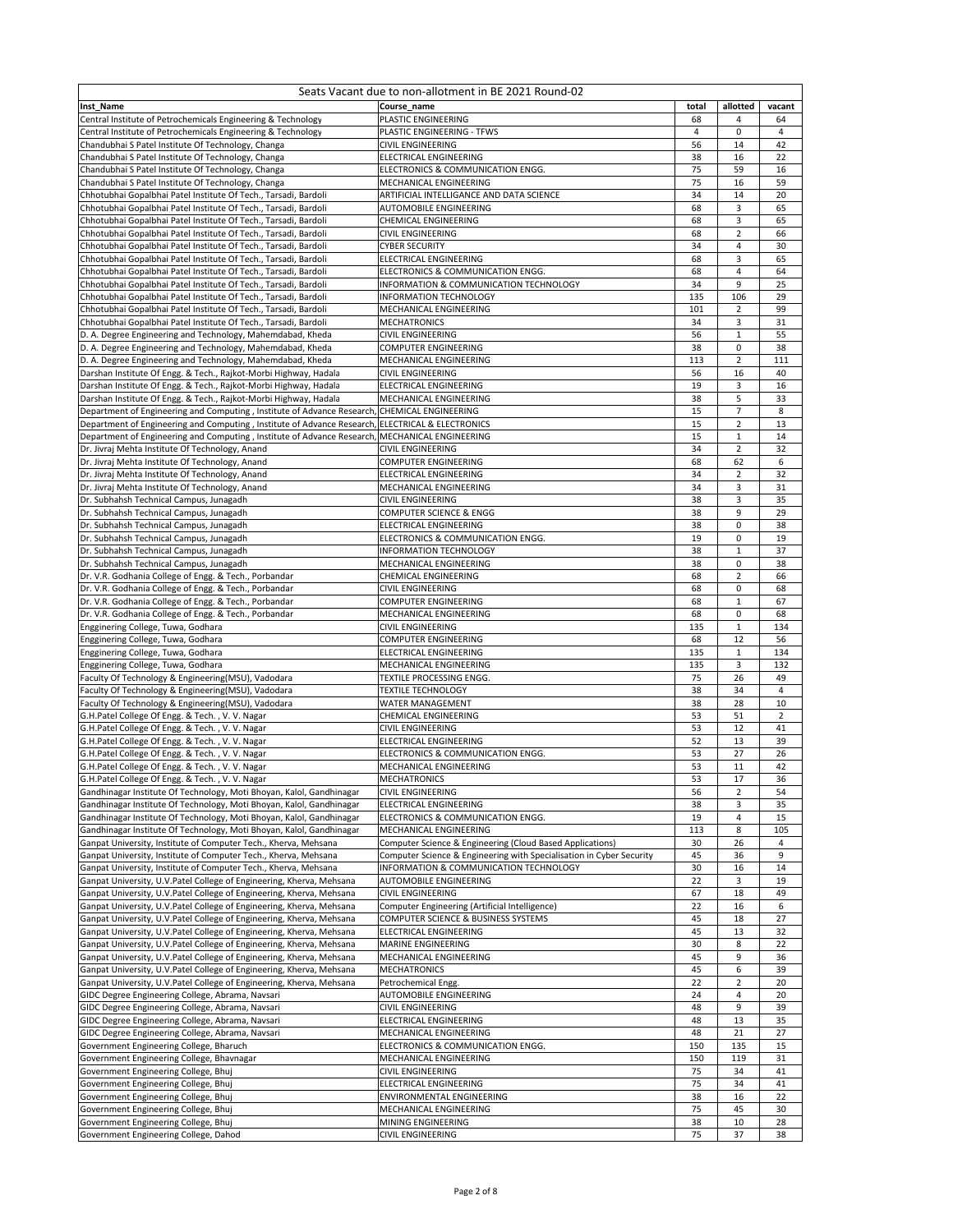| Seats Vacant due to non-allotment in BE 2021 Round-02                                                                                            |                                                                                                |          |                  |                |  |  |
|--------------------------------------------------------------------------------------------------------------------------------------------------|------------------------------------------------------------------------------------------------|----------|------------------|----------------|--|--|
| Inst_Name                                                                                                                                        | Course name                                                                                    | total    | allotted         | vacant         |  |  |
| Government Engineering College, Dahod                                                                                                            | ELECTRICAL ENGINEERING                                                                         | 38       | 31               | 7              |  |  |
| Government Engineering College, Dahod                                                                                                            | ELECTRONICS & COMMUNICATION ENGG.                                                              | 38       | 12               | 26             |  |  |
| Government Engineering College, Dahod                                                                                                            | MECHANICAL ENGINEERING                                                                         | 113      | 21               | 92             |  |  |
| Government Engineering College, Godhra                                                                                                           | CIVIL ENGINEERING                                                                              | 38       | 34               | $\overline{4}$ |  |  |
| Government Engineering College, Godhra                                                                                                           | ELECTRICAL ENGINEERING                                                                         | 38       | 20               | 18             |  |  |
| Government Engineering College, Godhra                                                                                                           | MECHANICAL ENGINEERING                                                                         | 75       | 28               | 47             |  |  |
| Government Engineering College, Modasa                                                                                                           | AUTOMOBILE ENGINEERING                                                                         | 75       | 28               | 47             |  |  |
| Government Engineering College, Modasa                                                                                                           | CIVIL ENGINEERING                                                                              | 150      | 104              | 46             |  |  |
| Government Engineering College, Modasa                                                                                                           | ELECTRICAL ENGINEERING                                                                         | 75       | 52               | 23             |  |  |
| Government Engineering College, Modasa                                                                                                           | MECHANICAL ENGINEERING                                                                         | 150      | 68               | 82             |  |  |
| Government Engineering College, Palanpur                                                                                                         | ELECTRICAL ENGINEERING                                                                         | 38       | 29               | 9              |  |  |
| Government Engineering College, Palanpur                                                                                                         | MECHANICAL ENGINEERING                                                                         | 75       | 29               | 46             |  |  |
| Government Engineering College, Palanpur                                                                                                         | MINING ENGINEERING                                                                             | 38       | 2                | 36             |  |  |
| Government Engineering College, Patan                                                                                                            | ELECTRICAL ENGINEERING                                                                         | 75       | 52               | 23             |  |  |
| Government Engineering College, Patan                                                                                                            | ELECTRONICS & COMMUNICATION ENGG.                                                              | 38       | 28               | 10             |  |  |
| Government Engineering College, Patan                                                                                                            | MECHANICAL ENGINEERING                                                                         | 113      | 59               | 54             |  |  |
| Government Engineering College, Rajkot                                                                                                           | AUTOMOBILE ENGINEERING                                                                         | 75       | 36               | 39             |  |  |
| Government Engineering College, Rajkot                                                                                                           | ELECTRONICS & COMMUNICATION ENGG.                                                              | 150      | 148              | $\mathbf 2$    |  |  |
| Government Engineering College, Rajkot                                                                                                           | INSTRUMENTATION & CONTROL ENGG.                                                                | 38       | 16               | 22             |  |  |
| Government Engineering College, Sector 28 Gandhinagar                                                                                            | INSTRUMENTATION & CONTROL ENGG.                                                                | 150      | 64               | 86             |  |  |
| Government Engineering College, Sector 28 Gandhinagar                                                                                            | METALLURGY                                                                                     | 38       | 16               | 22             |  |  |
| Government Engineering College, Valsad                                                                                                           | ENVIRONMENTAL ENGINEERING<br>CIVIL ENGINEERING                                                 | 75       | 47               | 28             |  |  |
| Grow More Faculty of Engineering, Berna, Himmatnagar                                                                                             |                                                                                                | 68<br>34 | $\mathbf 1$<br>7 | 67<br>27       |  |  |
| Grow More Faculty of Engineering, Berna, Himmatnagar                                                                                             | COMPUTER ENGINEERING                                                                           | 68       | $\mathbf 2$      |                |  |  |
| Grow More Faculty of Engineering, Berna, Himmatnagar                                                                                             | ELECTRICAL ENGINEERING<br><b>INFORMATION TECHNOLOGY</b>                                        | 34       | 6                | 66<br>28       |  |  |
| Grow More Faculty of Engineering, Berna, Himmatnagar                                                                                             |                                                                                                |          | 0                |                |  |  |
| Grow More Faculty of Engineering, Berna, Himmatnagar<br>Gujarat Power Engg. And Res. Inst. (Gperi) (Ppp), Mevad, Mehsana                         | MECHANICAL ENGINEERING<br>CIVIL ENGINEERING                                                    | 68<br>51 | 2                | 68<br>49       |  |  |
| Gujarat Power Engg. And Res. Inst. (Gperi) (Ppp), Mevad, Mehsana                                                                                 | <b>COMPUTER ENGINEERING</b>                                                                    | 77       | 76               | $\mathbf{1}$   |  |  |
| Gujarat Power Engg. And Res. Inst. (Gperi) (Ppp), Mevad, Mehsana                                                                                 | ELECTRICAL ENGINEERING                                                                         | 34       | 3                | 31             |  |  |
| Gujarat Power Engg. And Res. Inst. (Gperi) (Ppp), Mevad, Mehsana                                                                                 | MECHANICAL ENGINEERING                                                                         | 51       | 3                | 48             |  |  |
| GYANMANJARI INSTITUTE OF TECHNOLOGY Bhavnagar                                                                                                    | <b>CIVIL ENGINEERING</b>                                                                       | 38       | 0                | 38             |  |  |
| GYANMANJARI INSTITUTE OF TECHNOLOGY Bhavnagar                                                                                                    | MECHANICAL ENGINEERING                                                                         | 38       | $\mathbf 1$      | 37             |  |  |
| Hansaba College Of Engieering And Technology, Siddhpur                                                                                           | CIVIL ENGINEERING                                                                              | 135      | 0                | 135            |  |  |
| Hansaba College Of Engieering And Technology, Siddhpur                                                                                           | COMPUTER ENGINEERING                                                                           | 68       | 4                | 64             |  |  |
| Hansaba College Of Engieering And Technology, Siddhpur                                                                                           | ELECTRICAL ENGINEERING                                                                         | 68       | 0                | 68             |  |  |
| Hansaba College Of Engieering And Technology, Siddhpur                                                                                           | MECHANICAL ENGINEERING                                                                         | 135      | 0                | 135            |  |  |
| Hasmukh Goswami College Of Engg, Vahelal                                                                                                         | AUTOMOBILE ENGINEERING                                                                         | 68       | 0                | 68             |  |  |
| Hasmukh Goswami College Of Engg, Vahelal                                                                                                         | CIVIL ENGINEERING                                                                              | 68       | 0                | 68             |  |  |
| Hasmukh Goswami College Of Engg, Vahelal                                                                                                         | <b>COMPUTER ENGINEERING</b>                                                                    | 203      | $\overline{7}$   | 196            |  |  |
| Hasmukh Goswami College Of Engg, Vahelal                                                                                                         | ELECTRICAL ENGINEERING                                                                         | 68       | 0                | 68             |  |  |
| Hasmukh Goswami College Of Engg, Vahelal                                                                                                         | ELECTRONICS & COMMUNICATION ENGG.                                                              | 68       | 0                | 68             |  |  |
| Hasmukh Goswami College Of Engg, Vahelal                                                                                                         | INFORMATION TECHNOLOGY                                                                         | 135      | $\overline{7}$   | 128            |  |  |
| Hasmukh Goswami College Of Engg, Vahelal                                                                                                         | MECHANICAL ENGINEERING                                                                         | 68       | 0                | 68             |  |  |
| Hid Institute Of Technical Education And Reserch, Kera                                                                                           | CIVIL ENGINEERING                                                                              | 101      | 0                | 101            |  |  |
| Hid Institute Of Technical Education And Reserch, Kera                                                                                           | COMPUTER SCIENCE & ENGG                                                                        | 34       | 9                | 25             |  |  |
| Hid Institute Of Technical Education And Reserch, Kera                                                                                           | ELECTRICAL ENGINEERING                                                                         | 34       | 0                | 34             |  |  |
| Hid Institute Of Technical Education And Reserch, Kera                                                                                           | MECHANICAL ENGINEERING                                                                         | 34       | $\mathbf 1$      | 33             |  |  |
| Indus Institute Of Tech. & Engg., Racharda, Ahmedabad                                                                                            | AUTOMOBILE ENGINEERING                                                                         | 38       | $\mathbf 1$      | 37             |  |  |
| Indus Institute Of Tech. & Engg., Racharda, Ahmedabad                                                                                            | CIVIL ENGINEERING                                                                              | 75       | 6                | 69             |  |  |
| Indus Institute Of Tech. & Engg., Racharda, Ahmedabad                                                                                            | ELECTRICAL ENGINEERING                                                                         | 38       | 3                | 35             |  |  |
| Indus Institute Of Tech. & Engg., Racharda, Ahmedabad                                                                                            | ELECTRONICS & COMMUNICATION ENGG.                                                              | 38       | 6                | 32             |  |  |
| Indus Institute Of Tech. & Engg., Racharda, Ahmedabad                                                                                            | MECHANICAL ENGINEERING                                                                         | 75       | 6                | 69             |  |  |
| Indus Institute Of Tech. & Engg., Racharda, Ahmedabad                                                                                            | <b>Metallurgical Engineering</b>                                                               | 38       | 0                | 38             |  |  |
| Institute of Infrastructure, Technology, Research and Management(IITRAM), CIVIL ENGINEERING                                                      |                                                                                                | 38       | 29               | 9              |  |  |
| Institute of Infrastructure, Technology, Research and Management (IITRAM), JELECTRICAL ENGINEERING                                               |                                                                                                | 38       | 26               | 12             |  |  |
| Ipcowala Institute Of Engineering And Technology Dharmaj                                                                                         | <b>AUTOMOBILE ENGINEERING</b>                                                                  | 19       | 0                | 19             |  |  |
| Ipcowala Institute Of Engineering And Technology Dharmaj                                                                                         | COMPUTER ENGINEERING                                                                           | 38       | 4                | 34             |  |  |
| Ipcowala Institute Of Engineering And Technology Dharmaj                                                                                         | MECHANICAL ENGINEERING                                                                         | 38       | 0                | 38             |  |  |
| ITM (SLS) Baroda University (Formerly Known as ITM Universe), Vadodara                                                                           | CHEMICAL ENGINEERING                                                                           | 30       | 4                | 26             |  |  |
| ITM (SLS) Baroda University (Formerly Known as ITM Universe), Vadodara                                                                           | COMPUTER SCIENCE & ENGINEERING (ARTIFICIAL INTELLIGENCE)                                       | 45       | 12               | 33             |  |  |
| ITM (SLS) Baroda University (Formerly Known as ITM Universe), Vadodara                                                                           | COMPUTER SCIENCE & ENGINEERING (DATA SCIENCE)                                                  | 15<br>15 | 12               | 3              |  |  |
| ITM (SLS) Baroda University (Formerly Known as ITM Universe), Vadodara<br>ITM (SLS) Baroda University (Formerly Known as ITM Universe), Vadodara | Computer Science & Engineering with Specialisation in Cyber Security<br>MECHANICAL ENGINEERING | 30       | 9<br>$\mathbf 1$ | 6<br>29        |  |  |
| ITM (SLS) Baroda University (Formerly Known as ITM Universe), Vadodara                                                                           | <b>MECHATRONICS</b>                                                                            | 30       | $\mathbf 1$      | 29             |  |  |
| ITM Vocational University, Waghodia, Dist: Vadodara                                                                                              | Civil Engineering (Construction Engg and Management)                                           | 30       | 0                | 30             |  |  |
| ITM Vocational University, Waghodia, Dist: Vadodara                                                                                              | Computer Engineering (Cloud Tech. & Information Security)                                      | 30       | 7                | 23             |  |  |
| ITM Vocational University, Waghodia, Dist: Vadodara                                                                                              | COMPUTER ENGINEERING (Data Science)                                                            | 30       | $11\,$           | 19             |  |  |
| ITM Vocational University, Waghodia, Dist: Vadodara                                                                                              | Mechanical Engineering (Computer Aided Design & Advanced CNC Manufa                            | 30       | 0                | 30             |  |  |
| ITM Vocational University, Waghodia, Dist: Vadodara                                                                                              | Mechatronics (Industrial Automation and Robotics)                                              | 45       | 2                | 43             |  |  |
| K.J. Institute Of Engg. And Tech., Savali                                                                                                        | AUTOMOBILE ENGINEERING                                                                         | 38       | 0                | 38             |  |  |
| K.J. Institute Of Engg. And Tech., Savali                                                                                                        | CIVIL ENGINEERING                                                                              | 38       | $\mathbf{1}$     | 37             |  |  |
| K.J. Institute Of Engg. And Tech., Savali                                                                                                        | <b>COMPUTER ENGINEERING</b>                                                                    | 38       | 31               | $\overline{7}$ |  |  |
| K.J. Institute Of Engg. And Tech., Savali                                                                                                        | ELECTRICAL ENGINEERING                                                                         | 38       | 0                | 38             |  |  |
| K.J. Institute Of Engg. And Tech., Savali                                                                                                        | ELECTRONICS & COMMUNICATION ENGG.                                                              | 19       | 0                | 19             |  |  |
| K.J. Institute Of Engg. And Tech., Savali                                                                                                        | INFORMATION TECHNOLOGY                                                                         | 38       | 16               | 22             |  |  |
| K.J. Institute Of Engg. And Tech., Savali                                                                                                        | MECHANICAL ENGINEERING                                                                         | 75       | 0                | 75             |  |  |
| Kalol Institute Of Tech. & Research Center, Kalol                                                                                                | CIVIL ENGINEERING                                                                              | 38       | 0                | 38             |  |  |
| Kalol Institute Of Tech. & Research Center , Kalol                                                                                               | <b>COMPUTER ENGINEERING</b>                                                                    | 38       | 10               | 28             |  |  |
| Kalol Institute Of Tech. & Research Center, Kalol                                                                                                | ELECTRICAL ENGINEERING                                                                         | 38       | 0                | 38             |  |  |
| Kalol Institute Of Tech. & Research Center , Kalol                                                                                               | ELECTRONICS & COMMUNICATION (Communication system engg.)                                       | 19       | 0                | 19             |  |  |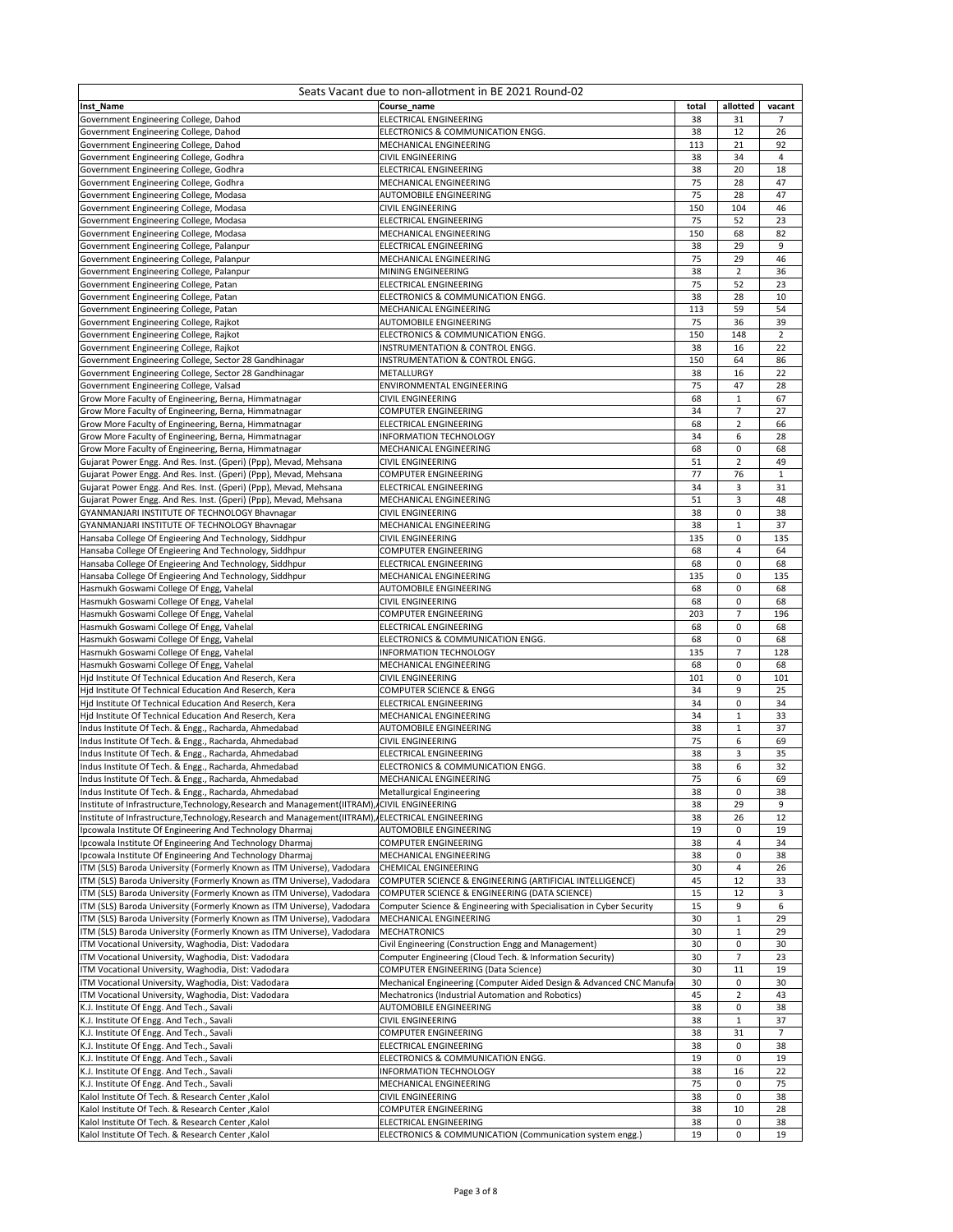| Seats Vacant due to non-allotment in BE 2021 Round-02                                                                                              |                                                                                 |            |                         |          |  |  |
|----------------------------------------------------------------------------------------------------------------------------------------------------|---------------------------------------------------------------------------------|------------|-------------------------|----------|--|--|
| Inst_Name                                                                                                                                          | Course name                                                                     | total      | allotted                | vacant   |  |  |
| Kalol Institute Of Tech. & Research Center , Kalol                                                                                                 | <b>INFORMATION TECHNOLOGY</b>                                                   | 38         | 1                       | 37       |  |  |
| Kalol Institute Of Tech. & Research Center , Kalol                                                                                                 | MECHANICAL ENGINEERING                                                          | 131        | 0                       | 131      |  |  |
| Knowledge Institute of Technology and Engineering, Bakrol, Anand                                                                                   | <b>INFORMATION TECHNOLOGY</b>                                                   | 17         | 11                      | 6        |  |  |
| Knowledge Institute of Technology and Engineering, Bakrol, Anand                                                                                   | MECHANICAL ENGINEERING                                                          | 18         | $\overline{\mathbf{c}}$ | 16       |  |  |
| Krishna School of Emerging Technology & Applied Research (Formerly KnowCIVIL ENGINEERING                                                           |                                                                                 | 38         | 3                       | 35       |  |  |
| Krishna School of Emerging Technology & Applied Research (Formerly Know ELECTRICAL ENGINEERING                                                     |                                                                                 | 38         | 4                       | 34       |  |  |
| Krishna School of Emerging Technology & Applied Research (Formerly KnowMECHANICAL ENGINEERING                                                      |                                                                                 | 38         | 6                       | 32       |  |  |
| L.D.College Of Engineering, Ahmedabad                                                                                                              | <b>TEXTILE TECHNOLOGY</b>                                                       | 75         | 70                      | 5        |  |  |
| L.D.R.P. Institute Of Tech. & Research., Gandhinagar                                                                                               | AUTOMOBILE ENGINEERING                                                          | 34         | $\overline{7}$          | 27       |  |  |
| L.D.R.P. Institute Of Tech. & Research., Gandhinagar                                                                                               | CIVIL ENGINEERING                                                               | 68         | 19                      | 49       |  |  |
| .D.R.P. Institute Of Tech. & Research., Gandhinagar                                                                                                | <b>ELECTRICAL ENGINEERING</b>                                                   | 68         | 16                      | 52       |  |  |
| L.D.R.P. Institute Of Tech. & Research., Gandhinagar                                                                                               | ELECTRONICS & COMMUNICATION ENGG.                                               | 68         | 25                      | 43       |  |  |
| L.D.R.P. Institute Of Tech. & Research., Gandhinagar                                                                                               | MECHANICAL ENGINEERING                                                          | 68         | 30                      | 38       |  |  |
| L.E.College, Morbi                                                                                                                                 | <b>CIVIL ENGINEERING</b>                                                        | 150        | 71                      | 79       |  |  |
| .E.College, Morbi                                                                                                                                  | ELECTRICAL ENGINEERING                                                          | 150        | 72                      | 78       |  |  |
| L.E.College, Morbi                                                                                                                                 | INDUSTRIAL ENGINEERING                                                          | 38         | 2                       | 36       |  |  |
| E.College, Morbi                                                                                                                                   | MECHANICAL ENGINEERING                                                          | 75         | 47                      | 28       |  |  |
| E.College ,Morbi                                                                                                                                   | POWER ELECTRONICS                                                               | 38         | 2                       | 36       |  |  |
| L.E.College, Morbi                                                                                                                                 | PRODUCTION ENGINEERING                                                          | 38         | 3                       | 35       |  |  |
| L.J. Institute Of Engg And Tech., Ahmedabad                                                                                                        | AUTOMOBILE ENGINEERING                                                          | 68         | $\overline{7}$          | 61       |  |  |
| L.J. Institute Of Engg And Tech., Ahmedabad                                                                                                        | CHEMICAL ENGINEERING                                                            | 53         | 37                      | 16       |  |  |
| L.J. Institute Of Engg And Tech., Ahmedabad                                                                                                        | CIVIL ENGINEERING                                                               | 203        | 59                      | 144      |  |  |
| L.J. Institute Of Engg And Tech., Ahmedabad                                                                                                        | ELECTRONICS & COMMUNICATION ENGG.                                               | 53         | 39                      | 14       |  |  |
| Laljibhai Chaturbhai Institute Of Tech., Bhandu, Mahesana                                                                                          | CIVIL ENGINEERING                                                               | 53         | 2                       | 51       |  |  |
| Laljibhai Chaturbhai Institute Of Tech., Bhandu, Mahesana                                                                                          | COMPUTER SCIENCE & ENGG                                                         | 53         | 5                       | 48       |  |  |
| Laljibhai Chaturbhai Institute Of Tech., Bhandu, Mahesana                                                                                          | ELECTRICAL ENGINEERING                                                          | 27         | $\mathbf 1$             | 26       |  |  |
| Laljibhai Chaturbhai Institute Of Tech., Bhandu, Mahesana                                                                                          | MECHANICAL ENGINEERING                                                          | 53         | 0                       | 53       |  |  |
| Laxmi Institute Of Technology, Sarigam, Valsad                                                                                                     | AUTOMOBILE ENGINEERING                                                          | 68         | 7                       | 61       |  |  |
| Laxmi Institute Of Technology, Sarigam, Valsad                                                                                                     | <b>CIVIL ENGINEERING</b>                                                        | 68         | $\overline{2}$          | 66       |  |  |
| Laxmi Institute Of Technology, Sarigam, Valsad                                                                                                     | <b>COMPUTER SCIENCE &amp; ENGG</b>                                              | 68         | 51                      | 17       |  |  |
| Laxmi Institute Of Technology, Sarigam, Valsad                                                                                                     | ELECTRICAL ENGINEERING                                                          | 68         | 12                      | 56       |  |  |
| Laxmi Institute Of Technology, Sarigam, Valsad                                                                                                     | ELECTRONICS & COMMUNICATION ENGG.                                               | 34         | 0                       | 34       |  |  |
| Laxmi Institute Of Technology, Sarigam, Valsad                                                                                                     | <b>INFORMATION TECHNOLOGY</b>                                                   | 68         | 26                      | 42       |  |  |
| Laxmi Institute Of Technology, Sarigam, Valsad                                                                                                     | MECHANICAL ENGINEERING                                                          | 68         | 9                       | 59       |  |  |
| Mahatma Gandhi Inst.Of Technical Edu. And Research Center, Navasari                                                                                | <b>CIVIL ENGINEERING</b>                                                        | 53         | $\mathbf{1}$            | 52       |  |  |
| Mahatma Gandhi Inst.Of Technical Edu. And Research Center, Navasari                                                                                | COMPUTER ENGINEERING                                                            | 53         | 42                      | 11       |  |  |
| Mahatma Gandhi Inst.Of Technical Edu. And Research Center, Navasari                                                                                | <b>ELECTRICAL ENGINEERING</b>                                                   | 53         | 5                       | 48       |  |  |
| Mahatma Gandhi Inst.Of Technical Edu. And Research Center, Navasari                                                                                | MECHANICAL ENGINEERING                                                          | 53         | $\overline{2}$          | 51       |  |  |
| Mahavir Swami College Of Engineering & Technology, Bharthana-Vesu, SuraAUTOMOBILE ENGINEERING                                                      |                                                                                 | 135        | 0                       | 135      |  |  |
| Mahavir Swami College Of Engineering & Technology, Bharthana-Vesu, SuraCIVIL ENGINEERING                                                           |                                                                                 | 135        | $\mathbf 1$             | 134      |  |  |
| Mahavir Swami College Of Engineering & Technology, Bharthana-Vesu, SuraCOMPUTER ENGINEERING                                                        |                                                                                 | 68         | 51                      | 17       |  |  |
| Mahavir Swami College Of Engineering & Technology, Bharthana-Vesu, SuraELECTRICAL ENGINEERING                                                      |                                                                                 | 68         | 0                       | 68       |  |  |
| Mahavir Swami College Of Engineering & Technology, Bharthana-Vesu, SuraMECHANICAL ENGINEERING                                                      |                                                                                 | 101        | 0                       | 101      |  |  |
| Marwadi Edu. Foundation Group Of Institutions, Faculty Of Engg., Rajkot                                                                            | <b>CIVIL ENGINEERING</b>                                                        | 68         | 4                       | 64       |  |  |
| Marwadi Edu. Foundation Group Of Institutions, Faculty Of Engg., Rajkot                                                                            | <b>COMPUTER ENGINEERING</b>                                                     | 135        | 132                     | 3        |  |  |
| Marwadi Edu. Foundation Group Of Institutions, Faculty Of Engg., Rajkot                                                                            | ELECTRICAL ENGINEERING                                                          | 34         | $\mathbf{1}$            | 33       |  |  |
| Marwadi Edu. Foundation Group Of Institutions, Faculty Of Engg., Rajkot                                                                            | <b>INFORMATION TECHNOLOGY</b>                                                   | 68         | 33                      | 35       |  |  |
| Marwadi Edu. Foundation Group Of Institutions, Faculty Of Engg., Rajkot                                                                            | MECHANICAL ENGINEERING                                                          | 68         | 4                       | 64       |  |  |
|                                                                                                                                                    | <b>AUTOMOBILE ENGINEERING</b>                                                   | 30         | 4                       |          |  |  |
| Marwadi Edu. Foundation Group Of Institutions, Faculty Of Tech., Rajkot                                                                            | CHEMICAL ENGINEERING                                                            | 30         | 7                       | 26<br>23 |  |  |
| Marwadi Edu. Foundation Group Of Institutions, Faculty Of Tech., Rajkot                                                                            |                                                                                 |            | 5                       |          |  |  |
| Marwadi Edu. Foundation Group Of Institutions, Faculty Of Tech., Rajkot                                                                            | <b>CIVIL ENGINEERING</b><br><b>COMPUTER ENGINEERING</b>                         | 60         |                         | 55       |  |  |
| Marwadi Edu. Foundation Group Of Institutions, Faculty Of Tech., Rajkot<br>Marwadi Edu. Foundation Group Of Institutions, Faculty Of Tech., Rajkot |                                                                                 | 300        | 232                     | 68       |  |  |
| Marwadi Edu. Foundation Group Of Institutions, Faculty Of Tech., Rajkot                                                                            | Computer Engineering (Artificial Intelligence)<br><b>ELECTRICAL ENGINEERING</b> | 60<br>30   | 20<br>$\mathbf 1$       | 40<br>29 |  |  |
|                                                                                                                                                    |                                                                                 |            |                         |          |  |  |
| Marwadi Edu. Foundation Group Of Institutions, Faculty Of Tech., Rajkot                                                                            | <b>INFORMATION TECHNOLOGY</b>                                                   | 60         | 40                      | 20       |  |  |
| Marwadi Edu. Foundation Group Of Institutions, Faculty Of Tech., Rajkot<br>Merchant Engg. College, Basna. Visnagar                                 | MECHANICAL ENGINEERING<br>AUTOMOBILE ENGINEERING                                | 30<br>68   | 8<br>0                  | 22<br>68 |  |  |
| Merchant Engg. College, Basna. Visnagar                                                                                                            | CIVIL ENGINEERING                                                               | 101        | $\mathbf 1$             | 100      |  |  |
|                                                                                                                                                    | COMPUTER ENGINEERING                                                            |            | 3                       | 98       |  |  |
| Merchant Engg. College, Basna. Visnagar<br>Merchant Engg. College, Basna. Visnagar                                                                 | ELECTRICAL ENGINEERING                                                          | 101<br>101 | $\overline{2}$          | 99       |  |  |
| Merchant Engg. College, Basna. Visnagar                                                                                                            | ELECTRONICS & COMMUNICATION ENGG.                                               | 34         | 0                       | 34       |  |  |
| Merchant Engg. College, Basna. Visnagar                                                                                                            |                                                                                 | 101        | 3                       | 98       |  |  |
| Narnarayan Shastri Institute of Technology, Jetalpur, Ahmedabad                                                                                    | MECHANICAL ENGINEERING<br>AUTOMOBILE ENGINEERING                                | 38         | 0                       | 38       |  |  |
|                                                                                                                                                    |                                                                                 |            |                         |          |  |  |
| Narnarayan Shastri Institute of Technology, Jetalpur, Ahmedabad                                                                                    | CIVIL ENGINEERING                                                               | 38         | 0                       | 38       |  |  |
| Narnarayan Shastri Institute of Technology, Jetalpur, Ahmedabad                                                                                    | COMPUTER SCIENCE & ENGG                                                         | 38<br>19   | 16<br>0                 | 22<br>19 |  |  |
| Narnarayan Shastri Institute of Technology, Jetalpur, Ahmedabad                                                                                    | ELECTRICAL ENGINEERING                                                          | 19         | 0                       |          |  |  |
| Narnarayan Shastri Institute of Technology, Jetalpur, Ahmedabad                                                                                    | ELECTRONICS & COMMUNICATION ENGG.                                               |            |                         | 19       |  |  |
| Narnarayan Shastri Institute of Technology, Jetalpur, Ahmedabad                                                                                    | MECHANICAL ENGINEERING                                                          | 38         | $\mathbf{1}$            | 37       |  |  |
| Neotech Institute of Technology, Virod, Vadodara                                                                                                   | <b>CIVIL ENGINEERING</b>                                                        | 53<br>105  | 0<br>11                 | 53<br>94 |  |  |
| Neotech Institute of Technology, Virod, Vadodara                                                                                                   | COMPUTER ENGINEERING                                                            |            |                         |          |  |  |
| Neotech Institute of Technology, Virod, Vadodara                                                                                                   | ELECTRICAL ENGINEERING                                                          | 27         | 2                       | 25       |  |  |
| Neotech Institute of Technology, Virod, Vadodara                                                                                                   | MECHANICAL ENGINEERING                                                          | 132        | 0                       | 132      |  |  |
| Noble Engineering College, Junagadh                                                                                                                | CIVIL ENGINEERING                                                               | 19         | $1\,$                   | 18       |  |  |
| Noble Engineering College, Junagadh                                                                                                                | COMPUTER SCIENCE & ENGG                                                         | 38         | 3                       | 35       |  |  |
| Noble Engineering College, Junagadh                                                                                                                | ELECTRICAL ENGINEERING                                                          | 38         | 0                       | 38       |  |  |
| Noble Engineering College, Junagadh                                                                                                                | <b>INFORMATION TECHNOLOGY</b>                                                   | 19         | $\mathbf 1$             | 18       |  |  |
| Noble Engineering College, Junagadh                                                                                                                | MECHANICAL ENGINEERING                                                          | 38         | $\mathbf{1}$            | 37       |  |  |
| Om Engineering College Junagadh                                                                                                                    | CHEMICAL ENGINEERING                                                            | 53         | 0                       | 53       |  |  |
| Om Engineering College Junagadh                                                                                                                    | CIVIL ENGINEERING                                                               | 53         | 0                       | 53       |  |  |
| Om Engineering College Junagadh                                                                                                                    | <b>COMPUTER ENGINEERING</b>                                                     | 53         | $\overline{\mathbf{c}}$ | 51       |  |  |
| Om Engineering College Junagadh                                                                                                                    | ELECTRICAL ENGINEERING                                                          | 53         | 0                       | 53       |  |  |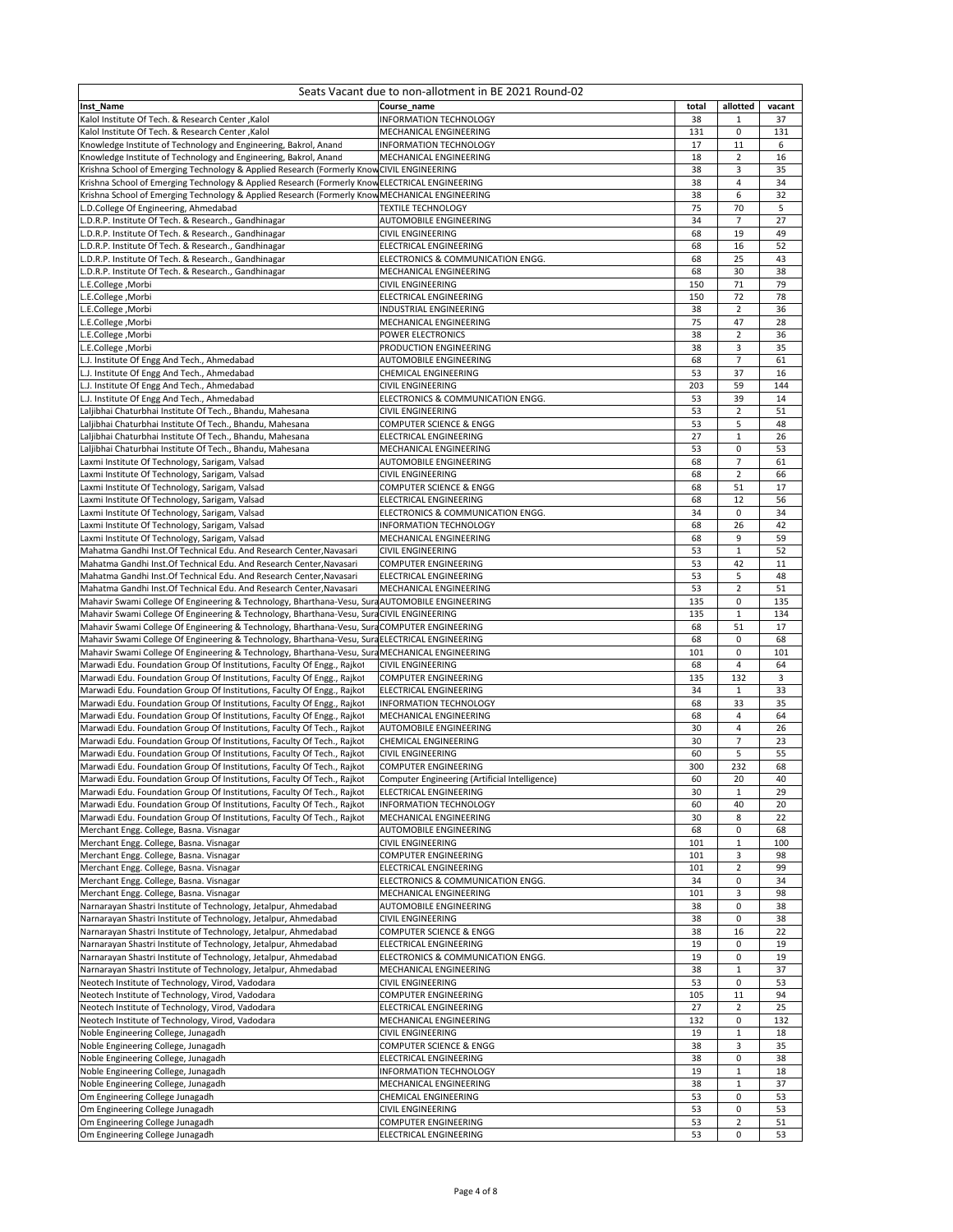| Seats Vacant due to non-allotment in BE 2021 Round-02                                                                                    |                                                                                                                  |                |                           |                |
|------------------------------------------------------------------------------------------------------------------------------------------|------------------------------------------------------------------------------------------------------------------|----------------|---------------------------|----------------|
| Inst_Name                                                                                                                                | Course name                                                                                                      | total          | allotted                  | vacant         |
| Om Engineering College Junagadh<br>Om Institute Of Technology, Shahera, Dist:Panchmahal                                                  | MECHANICAL ENGINEERING<br>CIVIL ENGINEERING                                                                      | 53<br>38       | 0<br>0                    | 53<br>38       |
| Om Institute Of Technology, Shahera, Dist:Panchmahal                                                                                     | COMPUTER ENGINEERING                                                                                             | 19             | 0                         | 19             |
| Om Institute Of Technology, Shahera, Dist:Panchmahal                                                                                     | ELECTRICAL ENGINEERING                                                                                           | 19             | 0                         | 19             |
| Om Institute Of Technology, Shahera, Dist:Panchmahal                                                                                     | ELECTRONICS & COMMUNICATION ENGG.                                                                                | 19             | $\mathbf 0$               | 19             |
| Om Institute Of Technology, Shahera, Dist:Panchmahal                                                                                     | MECHANICAL ENGINEERING                                                                                           | 19             | 0                         | 19             |
| P.P. Savani School of Engineering, P.P. Savani University, Kosamba                                                                       | CHEMICAL ENGINEERING                                                                                             | 53             | 18                        | 35             |
| P.P. Savani School of Engineering, P.P. Savani University, Kosamba                                                                       | CIVIL ENGINEERING                                                                                                | 53             | $\mathbf{1}$              | 52             |
| P.P. Savani School of Engineering, P.P. Savani University, Kosamba                                                                       | COMPUTER ENGINEERING (MACHINE LEARNING & ARTIFICIAL INTELLIGENO                                                  | 53             | 39                        | 14             |
| P.P. Savani School of Engineering, P.P. Savani University, Kosamba                                                                       | INFORMATION TECHNOLOGY & ENGINEERING                                                                             | 53             | 44                        | 9              |
| P.P. Savani School of Engineering, P.P. Savani University, Kosamba<br>P.P. Savani School of Engineering, P.P. Savani University, Kosamba | MECHANICAL ENGINEERING<br>PHARMACEUTICAL ENGINEERING                                                             | 53<br>26       | $\overline{0}$<br>$\,1\,$ | 53<br>25       |
| Pacific School Of Engineering, Surat                                                                                                     | CHEMICAL ENGINEERING                                                                                             | 38             | 1                         | 37             |
| Pacific School Of Engineering, Surat                                                                                                     | CIVIL ENGINEERING                                                                                                | 38             | $\mathbf{1}$              | 37             |
| Pacific School Of Engineering, Surat                                                                                                     | ELECTRICAL ENGINEERING                                                                                           | 38             | $\mathbf{1}$              | 37             |
| Pacific School Of Engineering, Surat                                                                                                     | MECHANICAL ENGINEERING                                                                                           | 38             | $\,1\,$                   | 37             |
| Parul Institute of Engineering & Technology, Waghodia, Vadodara                                                                          | AERONAUTICAL ENGINEERING                                                                                         | 60             | $\overline{7}$            | 53             |
| Parul Institute of Engineering & Technology, Waghodia, Vadodara                                                                          | AIRCRAFT MAINTENANCE ENGINEERING                                                                                 | 15             | 0                         | 15             |
| Parul Institute of Engineering & Technology, Waghodia, Vadodara                                                                          | CIVIL ENGINEERING                                                                                                | 60             | $\overline{7}$            | 53             |
| Parul Institute of Engineering & Technology, Waghodia, Vadodara                                                                          | COMPUTER ENGINEERING (SOFTWARE ENGINEERING)                                                                      | 60             | 18                        | 42             |
| Parul Institute of Engineering & Technology, Waghodia, Vadodara                                                                          | COMPUTER SCIENCE & ENGINEERING (ARTIFICIAL INTELLIGENCE AND MAC                                                  | 60             | 25                        | 35             |
| Parul Institute of Engineering & Technology, Waghodia, Vadodara                                                                          | COMPUTER SCIENCE & ENGINEERING (ARTIFICIAL INTELLIGENCE)                                                         | 90             | 24                        | 66             |
| Parul Institute of Engineering & Technology, Waghodia, Vadodara                                                                          | Computer Science & Engineering (Big Data & Analysis)                                                             | 60             | $\overline{4}$            | 56             |
| Parul Institute of Engineering & Technology, Waghodia, Vadodara                                                                          | COMPUTER SCIENCE & ENGINEERING (BLOCK CHAIN TECHNOLOGY)                                                          | 60             | $\overline{2}$            | 58             |
| Parul Institute of Engineering & Technology, Waghodia, Vadodara                                                                          | Computer science & Engineering (Cloud Computing)                                                                 | 60             | 12                        | 48             |
| Parul Institute of Engineering & Technology, Waghodia, Vadodara                                                                          | COMPUTER SCIENCE & ENGINEERING (DATA SCIENCE)<br>COMPUTER SCIENCE & ENGINEERING (INTERNET OF THINGS & CYBER SECU | 30<br>60       | 16<br>8                   | 14<br>52       |
| Parul Institute of Engineering & Technology, Waghodia, Vadodara<br>Parul Institute of Engineering & Technology, Waghodia, Vadodara       | COMPUTER SCIENCE & ENGINEERING (INTERNET OF THINGS)                                                              | 30             | $\mathbf{1}$              | 29             |
| Parul Institute of Engineering & Technology, Waghodia, Vadodara                                                                          | COMPUTER SCIENCE & ENGINEERING (NETWORKS)                                                                        | 60             | 0                         | 60             |
| Parul Institute of Engineering & Technology, Waghodia, Vadodara                                                                          | Computer Science & Engineering with Specialisation in Cyber Security                                             | 90             | 17                        | 73             |
| Parul Institute of Engineering & Technology, Waghodia, Vadodara                                                                          | COMPUTER SCIENCE & TECHNOLOGY                                                                                    | 60             | 24                        | 36             |
| Parul Institute of Engineering & Technology, Waghodia, Vadodara                                                                          | COMPUTER TECHNOLOGY                                                                                              | 60             | $\mathbf 1$               | 59             |
| Parul Institute of Engineering & Technology, Waghodia, Vadodara                                                                          | ELECTRICAL ENGINEERING                                                                                           | 30             | $\overline{2}$            | 28             |
| Parul Institute of Engineering & Technology, Waghodia, Vadodara                                                                          | ELECTRONICS & COMMUNICATION ENGG.                                                                                | 60             | 0                         | 60             |
| Parul Institute of Engineering & Technology, Waghodia, Vadodara                                                                          | INFORMATION TECHNOLOGY (ARTIFICIAL INTELLIGENCE)                                                                 | 60             | 1                         | 59             |
| Parul Institute of Engineering & Technology, Waghodia, Vadodara                                                                          | INFORMATION TECHNOLOGY (CYBER SECURITY)                                                                          | 30             | 5                         | 25             |
| Parul Institute of Engineering & Technology, Waghodia, Vadodara                                                                          | MECHANICAL ENGINEERING                                                                                           | 60             | $\overline{7}$            | 53             |
| Parul Institute of Technology, Waghodia, Vadodara                                                                                        | Agriculture Engineering                                                                                          | 20             | 19                        | 1              |
| Parul Institute of Technology, Waghodia, Vadodara                                                                                        | AUTOMOBILE ENGINEERING                                                                                           | 15             | $\overline{4}$            | 11             |
| Parul Institute of Technology, Waghodia, Vadodara                                                                                        | CHEMICAL ENGINEERING                                                                                             | 60             | 24                        | 36             |
| Parul Institute of Technology, Waghodia, Vadodara                                                                                        | COMPUTER ENGINEERING (SOFTWARE ENGINEERING)                                                                      | 30             | 10                        | 20             |
| Parul Institute of Technology, Waghodia, Vadodara                                                                                        | COMPUTER SCIENCE & ENGINEERING (ARTIFICIAL INTELLIGENCE AND MAC                                                  | 30<br>40       | 5<br>4                    | 25<br>36       |
| Parul Institute of Technology, Waghodia, Vadodara<br>Parul Institute of Technology, Waghodia, Vadodara                                   | COMPUTER SCIENCE & ENGINEERING (ARTIFICIAL INTELLIGENCE)<br>Computer Science & Engineering (Big Data & Analysis) | 30             | 0                         | 30             |
| Parul Institute of Technology, Waghodia, Vadodara                                                                                        | COMPUTER SCIENCE & ENGINEERING (BLOCK CHAIN TECHNOLOGY)                                                          | 30             | 0                         | 30             |
| Parul Institute of Technology, Waghodia, Vadodara                                                                                        | Computer science & Engineering (Cloud Computing)                                                                 | 30             | 1                         | 29             |
| Parul Institute of Technology, Waghodia, Vadodara                                                                                        | COMPUTER SCIENCE & ENGINEERING (DATA SCIENCE)                                                                    | 30             | $\overline{2}$            | 28             |
| Parul Institute of Technology, Waghodia, Vadodara                                                                                        | COMPUTER SCIENCE & ENGINEERING (INTERNET OF THINGS & CYBER SECU                                                  | 30             | 6                         | 24             |
| Parul Institute of Technology, Waghodia, Vadodara                                                                                        | COMPUTER SCIENCE & ENGINEERING (INTERNET OF THINGS)                                                              | 30             | $\mathbf 1$               | 29             |
| Parul Institute of Technology, Waghodia, Vadodara                                                                                        | COMPUTER SCIENCE & ENGINEERING (NETWORKS)                                                                        | 30             | $\mathbf{1}$              | 29             |
| Parul Institute of Technology, Waghodia, Vadodara                                                                                        | Computer Science & Engineering with Specialisation in Cyber Security                                             | 40             | 6                         | 34             |
| Parul Institute of Technology, Waghodia, Vadodara                                                                                        | COMPUTER SCIENCE & TECHNOLOGY                                                                                    | 30             | 6                         | 24             |
| Parul Institute of Technology, Waghodia, Vadodara                                                                                        | COMPUTER TECHNOLOGY                                                                                              | 30             | 0                         | 30             |
| Parul Institute of Technology, Waghodia, Vadodara                                                                                        | Dairy Technology                                                                                                 | 30             | 19                        | 11             |
| Parul Institute of Technology, Waghodia, Vadodara                                                                                        | ENVIRONMENTAL ENGINEERING                                                                                        | 15             | $\mathbf{1}$              | 14             |
| Parul Institute of Technology, Waghodia, Vadodara                                                                                        | FIRE & SAFETY ENGINEERING                                                                                        | 15             | $1\,$                     | 14             |
| Parul Institute of Technology, Waghodia, Vadodara                                                                                        | Food Technology                                                                                                  | 15             | 11                        | 4              |
| Parul Institute of Technology, Waghodia, Vadodara                                                                                        | MECHATRONICS                                                                                                     | 30             | $\mathbf{1}$              | 29             |
| Parul Institute of Technology, Waghodia, Vadodara                                                                                        | MINING ENGINEERING                                                                                               | 15             | $\pmb{0}$                 | 15             |
| Parul Institute of Technology, Waghodia, Vadodara                                                                                        | MINING ENGINEERING - TFWS                                                                                        | $\overline{2}$ | 0                         | $\overline{2}$ |
| Parul Institute of Technology, Waghodia, Vadodara<br>Parul Institute of Technology, Waghodia, Vadodara                                   | PETROLEUM ENGINEERING<br>Robotics and Automation                                                                 | 30<br>30       | 3<br>3                    | 27<br>27       |
| Prime Institute of Engineering and Technology, Jalalpore, Navsari                                                                        | CHEMICAL ENGINEERING                                                                                             | 68             | 3                         | 65             |
| Prime Institute of Engineering and Technology, Jalalpore, Navsari                                                                        | CIVIL ENGINEERING                                                                                                | 34             | 0                         | 34             |
| Prime Institute of Engineering and Technology, Jalalpore, Navsari                                                                        | COMPUTER ENGINEERING                                                                                             | 68             | 9                         | 59             |
| Prime Institute of Engineering and Technology, Jalalpore, Navsari                                                                        | ELECTRICAL ENGINEERING                                                                                           | 34             | 0                         | 34             |
| Prime Institute of Engineering and Technology, Jalalpore, Navsari                                                                        | MECHANICAL ENGINEERING                                                                                           | 34             | 0                         | 34             |
| R.K. University - School of Engineering, Rajkot                                                                                          | CIVIL ENGINEERING                                                                                                | 30             | $\mathbf{1}$              | 29             |
| R.K. University - School of Engineering, Rajkot                                                                                          | COMPUTER ENGINEERING                                                                                             | 90             | 25                        | 65             |
| R.K. University - School of Engineering, Rajkot                                                                                          | ELECTRICAL ENGINEERING                                                                                           | 30             | $\,1\,$                   | 29             |
| R.K. University - School of Engineering, Rajkot                                                                                          | INFORMATION TECHNOLOGY                                                                                           | 30             | 12                        | 18             |
| R.K. University - School of Engineering, Rajkot                                                                                          | MECHANICAL ENGINEERING                                                                                           | 30             | 0                         | 30             |
| R.N.G. Patel Institute of Technology-RNGPIT (FETR), Bardoli                                                                              | CHEMICAL ENGINEERING                                                                                             | 68             | 10                        | 58             |
| R.N.G. Patel Institute of Technology-RNGPIT (FETR), Bardoli                                                                              | <b>CIVIL ENGINEERING</b>                                                                                         | 68             | 31                        | 37             |
| R.N.G. Patel Institute of Technology-RNGPIT (FETR), Bardoli                                                                              | ELECTRICAL ENGINEERING                                                                                           | 68             | 23                        | 45             |
| R.N.G. Patel Institute of Technology-RNGPIT (FETR), Bardoli                                                                              | MECHANICAL ENGINEERING                                                                                           | 68             | 18                        | 50             |
| Rai School of Engineering, Dholka, Ahmedabad                                                                                             | CIVIL ENGINEERING                                                                                                | 15             | 0                         | 15             |
| Rai School of Engineering, Dholka, Ahmedabad                                                                                             | COMPUTER SCIENCE & ENGG                                                                                          | 30             | 13                        | 17             |
| Rai School of Engineering, Dholka, Ahmedabad                                                                                             | <b>CYBER SECURITY</b>                                                                                            | 30             | 3                         | 27             |
| Rai School of Engineering, Dholka, Ahmedabad                                                                                             | INFORMATION TECHNOLOGY                                                                                           | 30             | 3                         | 27             |
| Rai School of Engineering, Dholka, Ahmedabad                                                                                             | MECHANICAL ENGINEERING                                                                                           | 15             | $\pmb{0}$                 | 15             |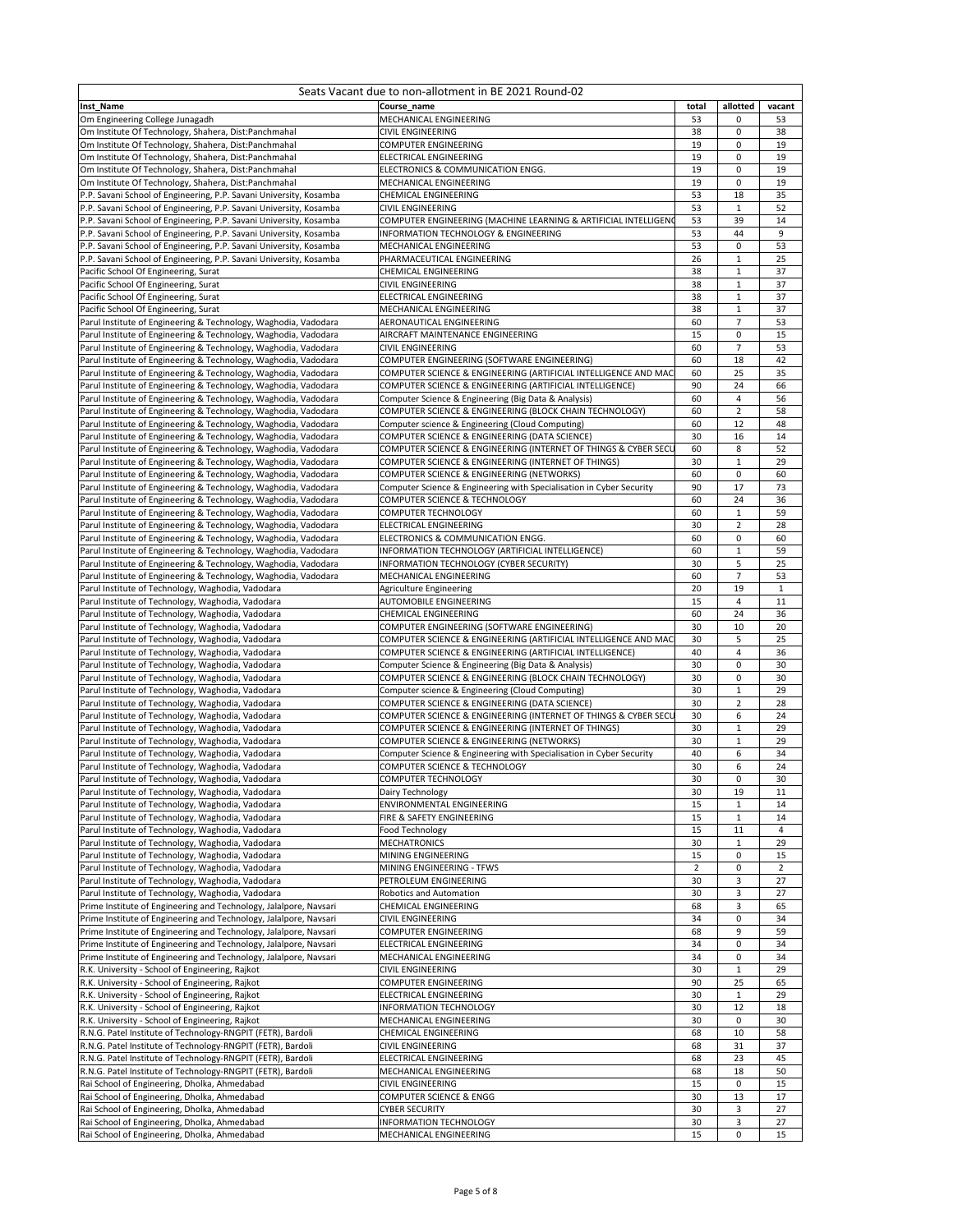|                                                                                                                                | Seats Vacant due to non-allotment in BE 2021 Round-02           |          |                |                |
|--------------------------------------------------------------------------------------------------------------------------------|-----------------------------------------------------------------|----------|----------------|----------------|
| Inst_Name                                                                                                                      | Course name                                                     | total    | allotted       | vacant         |
| S.P.B. Patel Engg. College, (Saffrony), Linch, Mehsana                                                                         | AUTOMOBILE ENGINEERING                                          | 34       | 0              | 34             |
| S.P.B. Patel Engg. College, (Saffrony), Linch, Mehsana<br>S.P.B. Patel Engg. College, (Saffrony), Linch, Mehsana               | CIVIL ENGINEERING<br>ELECTRICAL ENGINEERING                     | 53<br>34 | 4<br>0         | 49<br>34       |
| S.P.B. Patel Engg. College, (Saffrony), Linch, Mehsana                                                                         | ELECTRONICS & COMMUNICATION ENGG.                               | 34       | 0              | 34             |
| S.P.B. Patel Engg. College, (Saffrony), Linch, Mehsana                                                                         | MECHANICAL ENGINEERING                                          | 53       | $\overline{4}$ | 49             |
| S.S.AGRAWAL INSTITUTE OF ENGINEERING & TECHNOLOGY NAVSARI                                                                      | CHEMICAL ENGINEERING                                            | 53       | 10             | 43             |
| S.S.AGRAWAL INSTITUTE OF ENGINEERING & TECHNOLOGY NAVSARI                                                                      | CIVIL ENGINEERING                                               | 53       | 24             | 29             |
| S.S.AGRAWAL INSTITUTE OF ENGINEERING & TECHNOLOGY NAVSARI                                                                      | <b>ELECTRICAL ENGINEERING</b>                                   | 53       | 22             | 31             |
| S.S.AGRAWAL INSTITUTE OF ENGINEERING & TECHNOLOGY NAVSARI                                                                      | MECHANICAL ENGINEERING                                          | 53       | 12             | 41             |
| Sal College Of Engineering, Ahmedabad                                                                                          | CHEMICAL ENGINEERING                                            | 38       | 5              | 33             |
| Sal College Of Engineering, Ahmedabad                                                                                          | INFORMATION & COMMUNICATION TECHNOLOGY                          | 38       | 14             | 24             |
| Sal College Of Engineering, Ahmedabad                                                                                          | MECHANICAL ENGINEERING                                          | 113      | 3              | 110            |
| Sal College Of Engineering, Ahmedabad                                                                                          | <b>MECHATRONICS</b>                                             | 38       | 3              | 35             |
| SAL ENGINEERING & TECHNICAL INSTITUTE, SOLA, AHMEDABAD                                                                         | INFORMATION & COMMUNICATION TECHNOLOGY                          | 38       | 22             | 16             |
| Sal Institute Of Tech. & Engg. Research, Ahmedabad                                                                             | AUTOMOBILE ENGINEERING                                          | 75       | 5              | 70             |
| Sal Institute Of Tech. & Engg. Research, Ahmedabad                                                                             | CIVIL ENGINEERING                                               | 113      | 11             | 102            |
| Sal Institute Of Tech. & Engg. Research, Ahmedabad                                                                             | ELECTRICAL ENGINEERING                                          | 38       | $\overline{2}$ | 36             |
| Sal Institute Of Tech. & Engg. Research, Ahmedabad                                                                             | ELECTRONICS & COMMUNICATION ENGG.                               | 38       | $\overline{2}$ | 36             |
| Sal Institute Of Tech. & Engg. Research, Ahmedabad                                                                             | INFORMATION & COMMUNICATION TECHNOLOGY                          | 75<br>38 | 35             | 40             |
| Sal Institute Of Tech. & Engg. Research, Ahmedabad                                                                             | INSTRUMENTATION & CONTROL ENGG.<br>MECHANICAL ENGINEERING       | 113      | 0<br>4         | 38<br>109      |
| Sal Institute Of Tech. & Engg. Research, Ahmedabad<br>Sanjaybhai Rajguru College of Engg., Rajkot                              | COMPUTER SCIENCE & ENGG                                         | 47       | $\overline{0}$ | 47             |
| Sanjaybhai Rajguru College of Engg., Rajkot                                                                                    | ELECTRICAL ENGINEERING                                          | 95       | 0              | 95             |
| Sanjaybhai Rajguru College of Engg., Rajkot                                                                                    | ELECTRONICS & COMMUNICATION ENGG.                               | 34       | 0              | 34             |
| Sanjaybhai Rajguru College of Engg., Rajkot                                                                                    | <b>INFORMATION TECHNOLOGY</b>                                   | 47       | 0              | 47             |
| Sanjaybhai Rajguru College of Engg., Rajkot                                                                                    | MECHANICAL ENGINEERING                                          | 95       | 0              | 95             |
| Sankalchand Patel College Of Engg., Visnagar                                                                                   | ARTIFICIAL INTELLIGANCE AND DATA SCIENCE                        | 30       | 1              | 29             |
| Sankalchand Patel College Of Engg., Visnagar                                                                                   | CIVIL ENGINEERING                                               | 60       | 14             | 46             |
| Sankalchand Patel College Of Engg., Visnagar                                                                                   | INFORMATION & COMMUNICATION TECHNOLOGY                          | 30       | $\overline{2}$ | 28             |
| Sankalchand Patel College Of Engg., Visnagar                                                                                   | <b>INFORMATION TECHNOLOGY</b>                                   | 60       | 50             | 10             |
| Sankalchand Patel College Of Engg., Visnagar                                                                                   | MECHANICAL ENGINEERING                                          | 60       | $\,1\,$        | 59             |
| SARDAR PATEL COLLEGE OF ENGINEERING, BAKROL ANAND                                                                              | CIVIL ENGINEERING                                               | 38       | $\overline{2}$ | 36             |
| SARDAR PATEL COLLEGE OF ENGINEERING, BAKROL ANAND                                                                              | ELECTRICAL ENGINEERING                                          | 19       | 0              | 19             |
| SARDAR PATEL COLLEGE OF ENGINEERING, BAKROL ANAND                                                                              | MECHANICAL ENGINEERING                                          | 38       | 5              | 33             |
| Sardar Vallabhbhai Patel Institute Of Tech., Vasad                                                                             | CIVIL ENGINEERING                                               | 68       | 15             | 53             |
| Sardar Vallabhbhai Patel Institute Of Tech., Vasad                                                                             | ELECTRICAL ENGINEERING                                          | 68       | 19             | 49             |
| Sardar Vallabhbhai Patel Institute Of Tech., Vasad                                                                             | ELECTRONICS & COMMUNICATION ENGG.                               | 34       | 11             | 23             |
| Sardar Vallabhbhai Patel Institute Of Tech., Vasad                                                                             | INSTRUMENTATION & CONTROL ENGG.                                 | 68       | 3              | 65             |
| Sardar Vallabhbhai Patel Institute Of Tech., Vasad                                                                             | MECHANICAL ENGINEERING                                          | 105      | 59             | 46             |
| Sarvajanik College Of Engg. & Tech., Surat                                                                                     | CHEMICAL ENGINEERING                                            | 59       | 50             | 9              |
| Sarvajanik College Of Engg. & Tech., Surat                                                                                     | CIVIL ENGINEERING                                               | 53       | 41             | 12             |
| Sarvajanik College Of Engg. & Tech., Surat                                                                                     | ELECTRICAL ENGINEERING                                          | 56       | 31             | 25             |
| Sarvajanik College Of Engg. & Tech., Surat                                                                                     | INSTRUMENTATION & CONTROL ENGG.                                 | 29       | 13             | 16             |
| Sarvajanik College Of Engg. & Tech., Surat                                                                                     | MECHANICAL ENGINEERING                                          | 62       | 40             | 22             |
| Sarvajanik College Of Engg. & Tech., Surat                                                                                     | <b>TEXTILE TECHNOLOGY</b>                                       | 29       | 5              | 24             |
| School of Engineering, Indrashil University, Kadi                                                                              | COMPUTER SCIENCE & ENGG                                         | 45       | 24             | 21             |
| School of Engineering, Indrashil University, Kadi                                                                              | MECHANICAL ENGINEERING                                          | 15       | 3              | 12             |
| SCHOOL OF SCIENCE & ENGINEERING., Navrachana University, Vadodara                                                              | <b>CIVIL ENGINEERING</b>                                        | 19       | $\mathbf{1}$   | 18             |
| SCHOOL OF SCIENCE & ENGINEERING., Navrachana University, Vadodara                                                              | <b>ELECTRICAL &amp; ELECTRONICS</b>                             | 19       | 0              | 19             |
| SCHOOL OF SCIENCE & ENGINEERING., Navrachana University, Vadodara                                                              | MECHANICAL ENGINEERING<br>CHEMICAL ENGINEERING                  | 19       | $\overline{2}$ | 17             |
| SCHOOL OF TECHNOLOGY, GSFC UNIVERSITY, VADODARA<br>SCHOOL OF TECHNOLOGY, GSFC UNIVERSITY, VADODARA                             |                                                                 | 55<br>20 | 42<br>6        | 13<br>14       |
| SCHOOL OF TECHNOLOGY, GSFC UNIVERSITY, VADODARA                                                                                | Fire and Safety, Health, Environment<br>MECHANICAL ENGINEERING  | 30       | 3              | 27             |
| Shankersinh Vaghela Bapu Institute Of Tech., Unava, Gandhinagar                                                                | CIVIL ENGINEERING                                               | 19       | 1              | 18             |
| Shankersinh Vaghela Bapu Institute Of Tech., Unava, Gandhinagar                                                                | COMPUTER ENGINEERING                                            | 38       | 32             | 6              |
| Shankersinh Vaghela Bapu Institute Of Tech., Unava, Gandhinagar                                                                | ELECTRICAL ENGINEERING                                          | 19       | $\overline{2}$ | 17             |
| Shankersinh Vaghela Bapu Institute Of Tech., Unava, Gandhinagar                                                                | ELECTRONICS & COMMUNICATION ENGG.                               | 19       | 0              | 19             |
| Shankersinh Vaghela Bapu Institute Of Tech., Unava, Gandhinagar                                                                | <b>INFORMATION TECHNOLOGY</b>                                   | 38       | 25             | 13             |
| Shankersinh Vaghela Bapu Institute Of Tech., Unava, Gandhinagar                                                                | MECHANICAL ENGINEERING                                          | 19       | 0              | 19             |
| Shantilal Shah Engineering College , Bhavnagar                                                                                 | <b>CIVIL ENGINEERING</b>                                        | 150      | 68             | 82             |
| Shantilal Shah Engineering College , Bhavnagar                                                                                 | ELECTRICAL ENGINEERING                                          | 75       | 62             | 13             |
| Shantilal Shah Engineering College , Bhavnagar                                                                                 | INSTRUMENTATION & CONTROL ENGG.                                 | 38       | $\overline{4}$ | 34             |
| Shantilal Shah Engineering College, Bhavnagar                                                                                  | MECHANICAL ENGINEERING                                          | 113      | 38             | 75             |
| SHREE DHANVANTARY COLLEGE OF ENGINEERING & TECHNOLOGY, KIM                                                                     | CHEMICAL ENGINEERING (GREEN TECHNOLOGY AND SUSTAINABILITY ENG   | 68       | $\overline{2}$ | 66             |
| SHREE DHANVANTARY COLLEGE OF ENGINEERING & TECHNOLOGY, KIM                                                                     | COMPUTER SCIENCE & ENGINEERING (ARTIFICIAL INTELLIGENCE AND MAC | 68       | 10             | 58             |
| SHREE DHANVANTARY COLLEGE OF ENGINEERING & TECHNOLOGY, KIM                                                                     | COMPUTER SCIENCE & ENGINEERING (INTERNET OF THINGS & CYBER SECL | 68       | $\overline{4}$ | 64             |
| SHREE PANDIT NATHULALJI VYAS TECHNICAL CAMPUS, SURENDRANAGAR                                                                   | <b>CIVIL ENGINEERING</b>                                        | 120      | 0              | 120            |
| SHREE PANDIT NATHULALJI VYAS TECHNICAL CAMPUS, SURENDRANAGAR                                                                   | CIVIL ENGINEERING - TFWS                                        | 6        | $\mathbf 2$    | $\overline{4}$ |
| SHREE PANDIT NATHULALJI VYAS TECHNICAL CAMPUS, SURENDRANAGAR                                                                   | <b>COMPUTER ENGINEERING</b>                                     | 240      | $\,1\,$        | 239            |
| SHREE PANDIT NATHULALJI VYAS TECHNICAL CAMPUS, SURENDRANAGAR                                                                   | <b>ELECTRICAL ENGINEERING</b>                                   | 60       | 1              | 59             |
| SHREE PANDIT NATHULALJI VYAS TECHNICAL CAMPUS, SURENDRANAGAR                                                                   | ELECTRICAL ENGINEERING - TFWS                                   | 3        | 0              | 3              |
| SHREE PANDIT NATHULALJI VYAS TECHNICAL CAMPUS, SURENDRANAGAR                                                                   | <b>INFORMATION TECHNOLOGY</b>                                   | 240      | $\overline{2}$ | 238            |
| SHREE PANDIT NATHULALJI VYAS TECHNICAL CAMPUS, SURENDRANAGAR                                                                   | MECHANICAL ENGINEERING                                          | 120      | $\,1\,$        | 119            |
| SHREE PANDIT NATHULALJI VYAS TECHNICAL CAMPUS, SURENDRANAGAR                                                                   | MECHANICAL ENGINEERING - TFWS                                   | 6        | $\overline{2}$ | 4              |
| SHREE SWAMINARAYAN INSTITUTE OF TECHNOLOGY, BHAT, GANDHINAGAICIVIL ENGINEERING                                                 |                                                                 | 38       | 3              | 35             |
| SHREE SWAMINARAYAN INSTITUTE OF TECHNOLOGY, BHAT, GANDHINAGAIMECHANICAL ENGINEERING                                            |                                                                 | 38       | $\overline{7}$ | 31             |
| Shri J M Sabva Institute Of Engineering And Technology, Botad                                                                  | CIVIL ENGINEERING                                               | 29       | 0              | 29             |
| Shri J M Sabva Institute Of Engineering And Technology, Botad<br>Shri J M Sabva Institute Of Engineering And Technology, Botad | COMPUTER ENGINEERING<br>ELECTRICAL ENGINEERING                  | 19<br>19 | 0<br>0         | 19<br>19       |
| Shri J M Sabva Institute Of Engineering And Technology, Botad                                                                  | MECHANICAL ENGINEERING                                          | 28       | 0              | 28             |
| Shri Labhubhai Trivedi Institute Of Engineering And Technology, Rajkot                                                         | <b>CIVIL ENGINEERING</b>                                        | 125      | 3              | 122            |
|                                                                                                                                |                                                                 |          |                |                |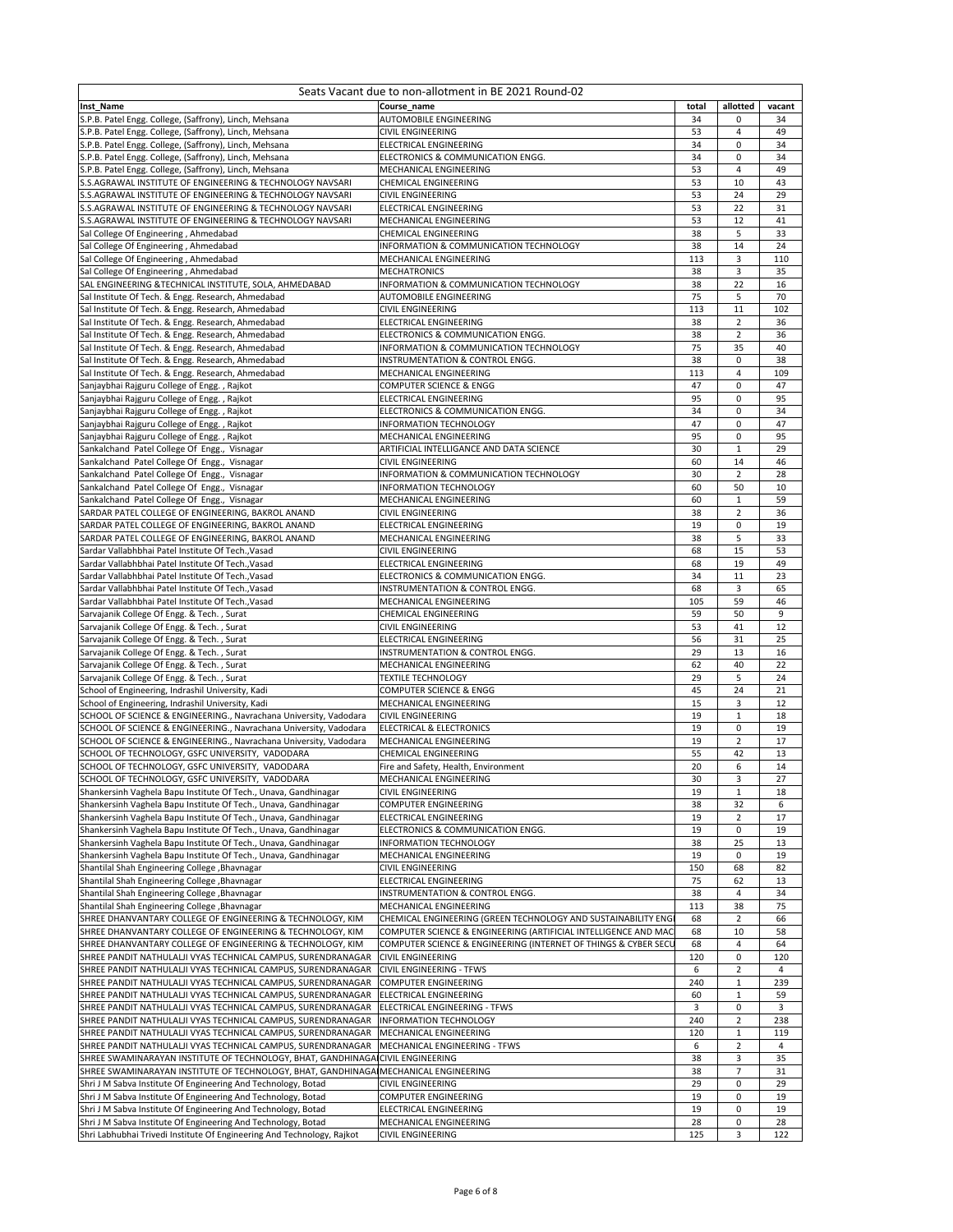| Seats Vacant due to non-allotment in BE 2021 Round-02                                                                                                                                                                                              |                                                               |                |                      |                |  |  |
|----------------------------------------------------------------------------------------------------------------------------------------------------------------------------------------------------------------------------------------------------|---------------------------------------------------------------|----------------|----------------------|----------------|--|--|
| Inst Name                                                                                                                                                                                                                                          | Course name                                                   | total          | allotted             | vacant         |  |  |
| Shri Labhubhai Trivedi Institute Of Engineering And Technology, Rajkot                                                                                                                                                                             | ELECTRICAL ENGINEERING                                        | 58             | $\overline{2}$       | 56             |  |  |
| Shri Labhubhai Trivedi Institute Of Engineering And Technology, Rajkot                                                                                                                                                                             | MECHANICAL ENGINEERING                                        | 125<br>63      | 3                    | 122<br>8       |  |  |
| Shri Sadvidhya Mandal Institute Of Tech., Bharuch<br>Shri Sadvidhya Mandal Institute Of Tech., Bharuch                                                                                                                                             | CHEMICAL ENGINEERING<br>CIVIL ENGINEERING                     | 63             | 55<br>3              | 60             |  |  |
| Shri Sadvidhya Mandal Institute Of Tech., Bharuch                                                                                                                                                                                                  | ELECTRICAL ENGINEERING                                        | 29             | 0                    | 29             |  |  |
| Shri Sadvidhya Mandal Institute Of Tech., Bharuch                                                                                                                                                                                                  | INFORMATION TECHNOLOGY                                        | 63             | 46                   | 17             |  |  |
| Shri Sadvidhya Mandal Institute Of Tech., Bharuch                                                                                                                                                                                                  | MECHANICAL ENGINEERING                                        | 29             | $\mathbf{1}$         | 28             |  |  |
| Shri Satsangi Saketdham `Ram Ashram` Group Of Institutions, Vadasma                                                                                                                                                                                | <b>AUTOMOBILE ENGINEERING</b>                                 | 34             | 0                    | 34             |  |  |
| Shri Satsangi Saketdham `Ram Ashram` Group Of Institutions, Vadasma                                                                                                                                                                                | CIVIL ENGINEERING                                             | 135            | 4                    | 131            |  |  |
| Shri Satsangi Saketdham `Ram Ashram` Group Of Institutions, Vadasma                                                                                                                                                                                | COMPUTER SCIENCE & ENGG                                       | 34             | $\mathbf{1}$         | 33             |  |  |
| Shri Satsangi Saketdham 'Ram Ashram' Group Of Institutions, Vadasma                                                                                                                                                                                | ELECTRICAL ENGINEERING                                        | 68             | $\mathbf 1$          | 67             |  |  |
| Shri Satsangi Saketdham 'Ram Ashram' Group Of Institutions, Vadasma<br>Shri Satsangi Saketdham `Ram Ashram` Group Of Institutions, Vadasma                                                                                                         | MECHANICAL ENGINEERING<br>MECHATRONICS                        | 135<br>34      | 0<br>0               | 135<br>34      |  |  |
| Shri Sitaram N Patel Inst. Of Tech. & Res. (Vidhyabharti Trust), Umrakh                                                                                                                                                                            | CHEMICAL ENGINEERING                                          | 68             | 47                   | 21             |  |  |
| Shri Sitaram N Patel Inst. Of Tech. & Res. (Vidhyabharti Trust), Umrakh                                                                                                                                                                            | CIVIL ENGINEERING                                             | 135            | 123                  | 12             |  |  |
| Shri Sitaram N Patel Inst. Of Tech. & Res. (Vidhyabharti Trust), Umrakh                                                                                                                                                                            | ELECTRICAL ENGINEERING                                        | 135            | 121                  | 14             |  |  |
| Shri Sitaram N Patel Inst. Of Tech. & Res. (Vidhyabharti Trust), Umrakh                                                                                                                                                                            | ELECTRICAL ENGINEERING - TFWS                                 | $\overline{7}$ | 3                    | $\overline{4}$ |  |  |
| Shri Sitaram N Patel Inst. Of Tech. & Res. (Vidhyabharti Trust), Umrakh                                                                                                                                                                            | MECHANICAL ENGINEERING                                        | 135            | 50                   | 85             |  |  |
| Shri Swami Atmanand Saraswati Institute Of Tech., Surat                                                                                                                                                                                            | CIVIL ENGINEERING                                             | 91             | 6                    | 85             |  |  |
| Shri Swami Atmanand Saraswati Institute Of Tech., Surat                                                                                                                                                                                            | ELECTRICAL ENGINEERING                                        | 29             | 0                    | 29             |  |  |
| Shri Swami Atmanand Saraswati Institute Of Tech., Surat                                                                                                                                                                                            | ELECTRONICS & COMMUNICATION ENGG.                             | 24             | 8                    | 16             |  |  |
| Shri Swami Atmanand Saraswati Institute Of Tech., Surat<br>Shroff S.R. Rotary Inst. Of Chemical Technology, Vatatia, Bharuch                                                                                                                       | MECHANICAL ENGINEERING<br><b>Chemical Technology</b>          | 58<br>19       | 14<br>$\overline{7}$ | 44<br>12       |  |  |
| Shroff S.R.Rotary Inst. Of Chemical Technology, Vatatia, Bharuch                                                                                                                                                                                   | COMPUTER ENGINEERING                                          | 38             | 20                   | 18             |  |  |
| Shroff S.R.Rotary Inst. Of Chemical Technology, Vatatia, Bharuch                                                                                                                                                                                   | ELECTRICAL ENGINEERING                                        | 19             | 7                    | 12             |  |  |
| Shroff S.R.Rotary Inst. Of Chemical Technology, Vatatia, Bharuch                                                                                                                                                                                   | Environmental Science & Technology                            | 38             | 9                    | 29             |  |  |
| Shroff S.R.Rotary Inst. Of Chemical Technology, Vatatia, Bharuch                                                                                                                                                                                   | MECHANICAL ENGINEERING                                        | 19             | 3                    | 16             |  |  |
| Sigma Institute Of Engg., Bakrol                                                                                                                                                                                                                   | CHEMICAL ENGINEERING (GREEN TECHNOLOGY AND SUSTAINABILITY ENG | 62             | 9                    | 53             |  |  |
| Sigma Institute Of Engg., Bakrol                                                                                                                                                                                                                   | CIVIL ENGINEERING                                             | 62             | 4                    | 58             |  |  |
| Sigma Institute Of Engg., Bakrol                                                                                                                                                                                                                   | <b>COMPUTER ENGINEERING</b>                                   | 62             | 41                   | 21             |  |  |
| Sigma Institute Of Engg., Bakrol                                                                                                                                                                                                                   | ELECTRICAL ENGINEERING                                        | 62<br>31       | $\overline{2}$<br>0  | 60<br>31       |  |  |
| Sigma Institute Of Engg., Bakrol<br>Sigma Institute Of Engg., Bakrol                                                                                                                                                                               | ELECTRONICS & COMMUNICATION ENGG.<br>INFORMATION TECHNOLOGY   | 62             | 24                   | 38             |  |  |
| Sigma Institute Of Engg., Bakrol                                                                                                                                                                                                                   | MECHANICAL ENGINEERING                                        | 62             | 0                    | 62             |  |  |
| Silver Oak College Of Engg., & Tech. (WITHIN AMHEDABAD MUNICIPAL CORAERONAUTICAL ENGINEERING                                                                                                                                                       |                                                               | 30             | 4                    | 26             |  |  |
| Silver Oak College Of Engg., & Tech. (WITHIN AMHEDABAD MUNICIPAL CORCIVIL ENGINEERING                                                                                                                                                              |                                                               | 60             | $\overline{4}$       | 56             |  |  |
| Silver Oak College Of Engg., & Tech. (WITHIN AMHEDABAD MUNICIPAL CORCOMPUTER ENGINEERING                                                                                                                                                           |                                                               | 300            | 252                  | 48             |  |  |
| Silver Oak College Of Engg., & Tech. (WITHIN AMHEDABAD MUNICIPAL CORCOMPUTER ENGINEERING (ARTIFICIAL INTELLIGENCE AND MACHINE LEARN                                                                                                                |                                                               | 60             | 19                   | 41             |  |  |
| Silver Oak College Of Engg., & Tech. (WITHIN AMHEDABAD MUNICIPAL CORCOMPUTER ENGINEERING (CLOUD COMPUTING)                                                                                                                                         |                                                               | 60             | 4                    | 56             |  |  |
| Silver Oak College Of Engg., & Tech. (WITHIN AMHEDABAD MUNICIPAL CORCOMPUTER SCIENCE & BIOSCIENCES                                                                                                                                                 |                                                               | 180            | 32                   | 148            |  |  |
| Silver Oak College Of Engg., & Tech. (WITHIN AMHEDABAD MUNICIPAL COR Computer Science & Engineering with Specialisation in Cyber Security<br>Silver Oak College Of Engg., & Tech. (WITHIN AMHEDABAD MUNICIPAL CONELECTRONICS & COMMUNICATION ENGG. |                                                               | 120<br>30      | 40<br>$\mathbf 1$    | 80<br>29       |  |  |
| Silver Oak College Of Engg., & Tech. (WITHIN AMHEDABAD MUNICIPAL CORINFORMATION TECHNOLOGY                                                                                                                                                         |                                                               | 240            | 130                  | 110            |  |  |
| Silver Oak College Of Engg., & Tech. (WITHIN AMHEDABAD MUNICIPAL CORMECHANICAL ENGINEERING                                                                                                                                                         |                                                               | 30             | 3                    | 27             |  |  |
| Smt. S.R. Patel Engg. College, Dabhi, Unjha                                                                                                                                                                                                        | CIVIL ENGINEERING                                             | 34             | 0                    | 34             |  |  |
| Smt. S.R. Patel Engg. College, Dabhi, Unjha                                                                                                                                                                                                        | <b>COMPUTER ENGINEERING</b>                                   | 28             | 19                   | 9              |  |  |
| Smt. S.R. Patel Engg. College, Dabhi, Unjha                                                                                                                                                                                                        | ELECTRONICS & COMMUNICATION ENGG.                             | 34             | 0                    | 34             |  |  |
| Smt. S.R. Patel Engg. College, Dabhi, Unjha                                                                                                                                                                                                        | MECHANICAL ENGINEERING                                        | 34             | $\mathbf{1}$         | 33             |  |  |
| SMT. SHANTABEN HARIBHAI GAJERA ENGINEERING COLLEGE Amreli                                                                                                                                                                                          | <b>AUTOMOBILE ENGINEERING</b>                                 | 24             | 0                    | 24             |  |  |
| SMT. SHANTABEN HARIBHAI GAJERA ENGINEERING COLLEGE Amreli<br>SMT. SHANTABEN HARIBHAI GAJERA ENGINEERING COLLEGE Amreli                                                                                                                             | CIVIL ENGINEERING<br>COMPUTER ENGINEERING                     | 24<br>24       | 0<br>3               | 24<br>21       |  |  |
| SMT. SHANTABEN HARIBHAI GAJERA ENGINEERING COLLEGE Amreli                                                                                                                                                                                          | ELECTRICAL ENGINEERING                                        | 24             | 1                    | 23             |  |  |
| SMT. SHANTABEN HARIBHAI GAJERA ENGINEERING COLLEGE Amreli                                                                                                                                                                                          | MECHANICAL ENGINEERING                                        | 24             | 0                    | 24             |  |  |
| Swaminarayan College Of Engg. & Tech., Kalol                                                                                                                                                                                                       | AUTOMOBILE ENGINEERING                                        | 38             | 0                    | 38             |  |  |
| Swaminarayan College Of Engg. & Tech., Kalol                                                                                                                                                                                                       | CIVIL ENGINEERING                                             | 38             | $\mathbf{1}$         | 37             |  |  |
| Swaminarayan College Of Engg. & Tech., Kalol                                                                                                                                                                                                       | COMPUTER ENGINEERING                                          | 38             | 3                    | 35             |  |  |
| Swaminarayan College Of Engg. & Tech., Kalol                                                                                                                                                                                                       | ELECTRICAL ENGINEERING                                        | 38             | 0                    | 38             |  |  |
| Swaminarayan College Of Engg. & Tech., Kalol<br>Swarrnim Institute of Technology                                                                                                                                                                   | MECHANICAL ENGINEERING                                        | 38<br>60       | 0<br>3               | 38<br>57       |  |  |
| Swarrnim Institute of Technology                                                                                                                                                                                                                   | ARTIFICIAL INTELLIGENCE<br>AUTOMOBILE ENGINEERING             | 60             | 0                    | 60             |  |  |
| Swarrnim Institute of Technology                                                                                                                                                                                                                   | CHEMICAL ENGINEERING                                          | 60             | 2                    | 58             |  |  |
| Swarrnim Institute of Technology                                                                                                                                                                                                                   | <b>CIVIL ENGINEERING</b>                                      | 60             | $\mathbf{1}$         | 59             |  |  |
| Swarrnim Institute of Technology                                                                                                                                                                                                                   | CLOUD TECH &INFORMATION SECURITY                              | 60             | 0                    | 60             |  |  |
| Swarrnim Institute of Technology                                                                                                                                                                                                                   | COMPUTER ENGINEERING                                          | 120            | 9                    | 111            |  |  |
| Swarrnim Institute of Technology                                                                                                                                                                                                                   | <b>CYBER SECURITY</b>                                         | 60             | 3                    | 57             |  |  |
| Swarrnim Institute of Technology                                                                                                                                                                                                                   | ELECTRICAL ENGINEERING                                        | 60             | 0                    | 60             |  |  |
| Swarrnim Institute of Technology                                                                                                                                                                                                                   | ELECTRONICS & COMMUNICATION ENGG.                             | 60             | $\mathbf 1$          | 59             |  |  |
| warrnim Institute of Technology<br>Swarrnim Institute of Technology                                                                                                                                                                                | ENVIRONMENT ENGINEERING<br><b>INFORMATION TECHNOLOGY</b>      | 60<br>60       | $\overline{2}$<br>3  | 58<br>57       |  |  |
| Swarrnim Institute of Technology                                                                                                                                                                                                                   | MECHANICAL ENGINEERING                                        | 60             | 0                    | 60             |  |  |
| Swarrnim Institute of Technology                                                                                                                                                                                                                   | MOBILE APPLICATION & CLOUD TECHOLOGY                          | 60             | 0                    | 60             |  |  |
| Tatva Institute Of Technological Studies, Modasa                                                                                                                                                                                                   | <b>CIVIL ENGINEERING</b>                                      | 129            | 2                    | 127            |  |  |
| Tatva Institute Of Technological Studies, Modasa                                                                                                                                                                                                   | ELECTRICAL ENGINEERING                                        | 65             | $\overline{2}$       | 63             |  |  |
| Tatva Institute Of Technological Studies, Modasa                                                                                                                                                                                                   | ELECTRONICS & COMMUNICATION ENGG.                             | 32             | 0                    | 32             |  |  |
| Tatva Institute Of Technological Studies, Modasa                                                                                                                                                                                                   | INFORMATION TECHNOLOGY                                        | 32             | 6                    | 26             |  |  |
| Tatva Institute Of Technological Studies, Modasa                                                                                                                                                                                                   | MECHANICAL ENGINEERING                                        | 65             | $\pmb{0}$            | 65             |  |  |
| V.V.P. Engineering College, Rajkot<br>V.V.P. Engineering College, Rajkot                                                                                                                                                                           | CHEMICAL ENGINEERING<br><b>CIVIL ENGINEERING</b>              | 47<br>38       | 12<br>7              | 35<br>31       |  |  |
| V.V.P. Engineering College, Rajkot                                                                                                                                                                                                                 | ELECTRICAL ENGINEERING                                        | 47             | 12                   | 35             |  |  |
| V.V.P. Engineering College, Rajkot                                                                                                                                                                                                                 | ELECTRONICS & COMMUNICATION ENGG.                             | 19             | $\overline{7}$       | 12             |  |  |
| V.V.P. Engineering College, Rajkot                                                                                                                                                                                                                 | MECHANICAL ENGINEERING                                        | 75             | 18                   | 57             |  |  |